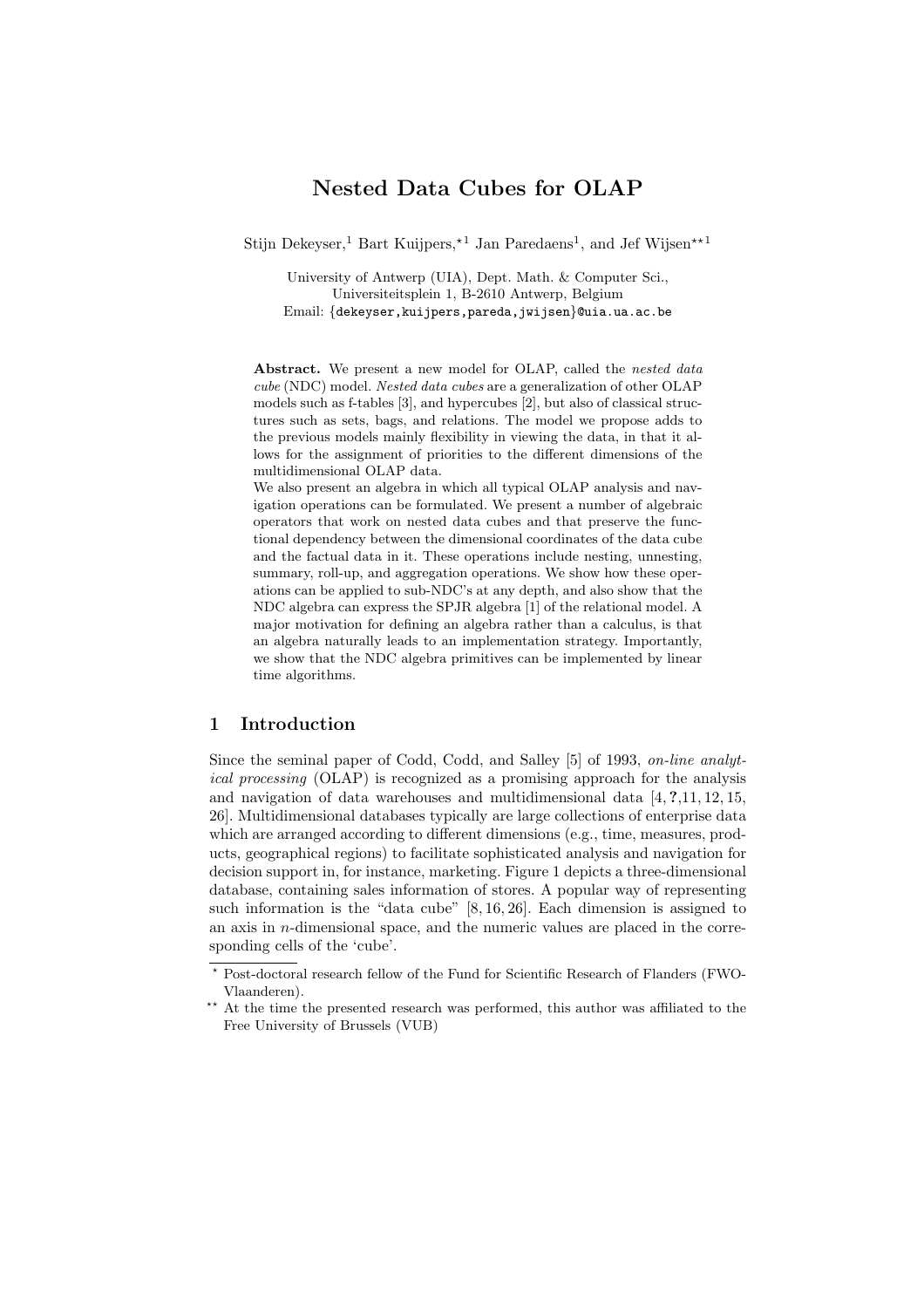|      |          | $Day:$ day $Item:$ item $Store:$ store |                  |                  |
|------|----------|----------------------------------------|------------------|------------------|
| Jan1 | Lego     | Navona                                 |                  | $\rightarrow$ 32 |
| Jan1 | Lego     | Colosseum                              |                  | $\rightarrow 24$ |
| Jan1 | Scrabble | Navona                                 |                  | $\rightarrow$ 13 |
| Jan1 | Scrabble | Colosseum                              |                  | $\rightarrow$ 14 |
| Jan1 | Scrabble | Kinderdroom $\rightarrow$ 22           |                  |                  |
| Jan2 | Lego     | Kinderdroom $\rightarrow$ 2            |                  |                  |
| Jan2 | Lego     | Colosseum                              | $\rightarrow 21$ |                  |

**Fig. 1.** A multidimensional database.

The effectiveness of analysis and the ease of navigation is mainly determined by the flexibility that the system offers to rearrange the perspectives on different dimensions and by its ability to efficiently calculate and store summary information. A sales manager might want to look at the sales per store, or he might want to have the total number of items sold in all his stores in a particular month. OLAP systems aim to offer these qualities.

During the past few years, many commercial systems have appeared that satisfactorily offer, through ever more efficient implementations, a wide number of analysis capabilities. A few well-known examples are Arbor Software's *Essbase* [9], IBM's *Intelligent Server* [18], Red Brick's *Red Brick Warehouse* [22], Pilot Software's *Pilot Decision Support Suite* [21], and Oracle's *Sales Analyzer* [23]. Some of these implementations are founded on theoretical results on efficient array manipulation [19, 20, 24].

In more recent years, however, the need for a formal model for OLAP that explicitly incorporates the notion of different and independent views on dimensions and also offers a logical way to compute summary information, has become apparent. Lately, a number of starting points for such models have been proposed. Gyssens et al. [13] have proposed the first theoretical foundation for OLAP systems: the *tabular database* model. They give a complete algebraic language for querying and restructuring two-dimensional tables. Agrawal et al. [2] have introduced a *hypercube* based data model with a number of operations that can be easily inserted into SQL. Cabibbo and Torlone [3] have recently proposed a data model that forms a logical counterpart of multidimensional arrays. Their model is based on dimensions and *f-tables*. Dimensions are partially ordered categories that correspond to different ways of looking at the multidimensional information (see also [8]). F-tables are structures to store factual data functionally dependent on the dimensions (such as the one depicted in Figure 1). They also propose a calculus to query f-tables that supports multidimensional data analysis and aggregation.

In this paper, we generalize the notions of f-tables and hypercube by introducing the *nested data cube model*. Our data model supports a variety of nested versions of f-tables, each of which corresponds to an assignment of priorities to the different dimensions.

The answer to the query *"Give an overview of the stores and their areas together with the global sales of the various items,"* on the data cube of Figure 1, for instance, is depicted in Figure 2 by a nested data cube. This data cube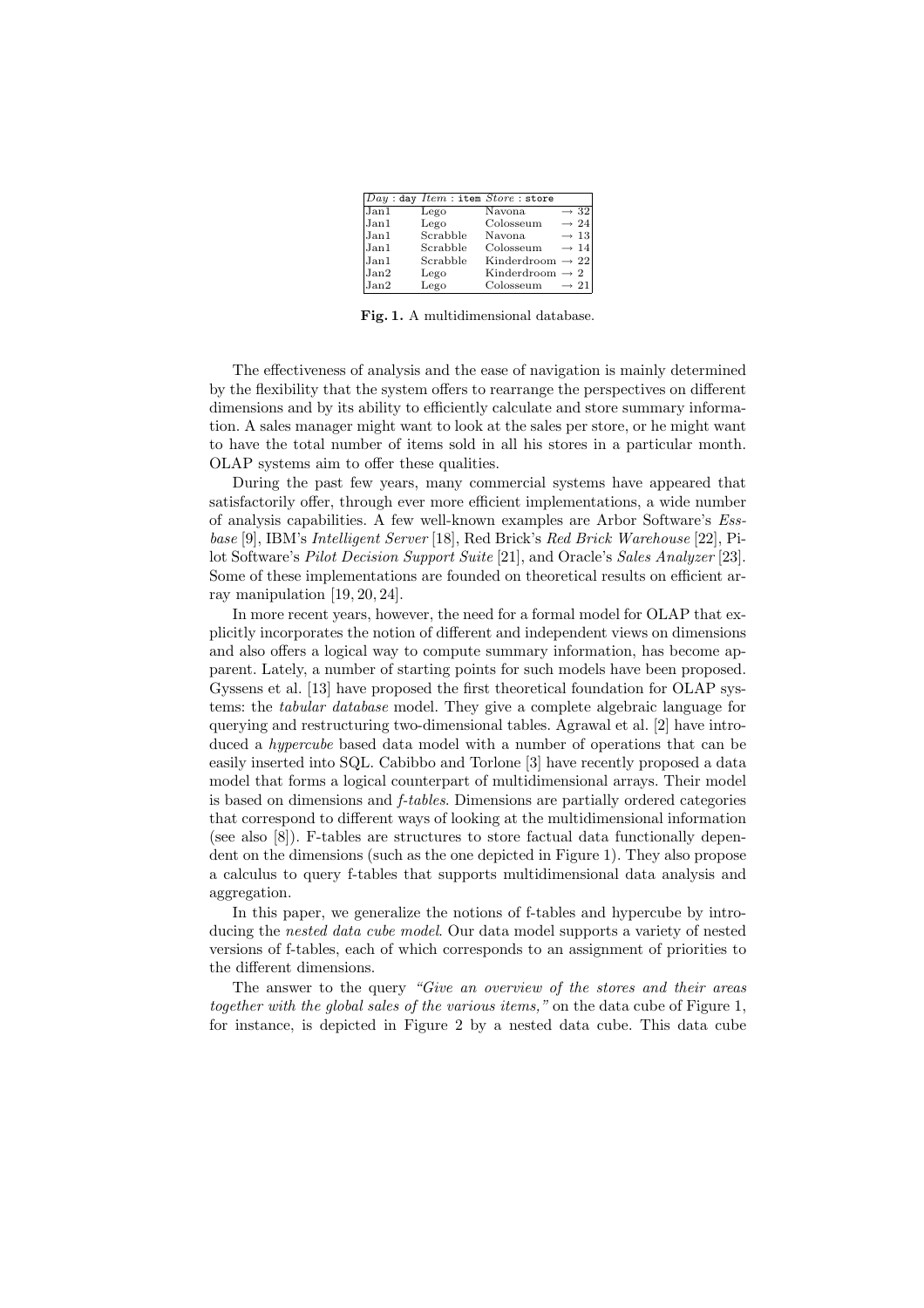has two dimensions, *Store* and *Area*, at the most outer level of nesting, and one dimension, *Item*, at a deeper level. This table gives a view of the sales of Figure 1 in such a way that the sales per store and per item are clearly visualized (being grouped in bags).

We also present an *algebra* to formulate queries, such as the one above, on nested data cubes. This query language supports all the important OLAP analysis and navigational restructuring operations on data cubes. There are a number of operations whose aim lies purely in rearranging the information in the cube in order to create different and independent views on the data. These include, for instance, nesting and unnesting operations, factual data collection in bags, duplication, extention of the cube with additional dimensions, and renaming. The algebra also contains selection, aggregation, and roll-up operations which are directed towards the analysis of the data.

For instance, the nested cube of Figure 2 was obtained from the cube of Figure 1 by the following series of operations: first nesting on *Store* is performed, resulting in a cube with *Store* as the only dimension at the highest level, and *Item* and *Day* on a deeper level; then, on the inner level, nesting is now used on *Item*, yielding a nested data cube with depth three, and one dimension in each level of nesting; next, on the deepest level, the information per *Item* is collected resulting in a decrease of the depth by one, the removal of information about *Day*, and the creation of bags of numbers in the functional part of the data cube at depth two; finally, the nested data cube is extended by one dimension in which the roll-up of the *Store* to *Area* information is stored. This results in a nested data cube in which the dimensions *Store* and *Area* are given higher importance than *Item*, and in which *Day* has disappeared. If one is interested in the total number of sales per *Store* and per *Item*, then an aggregate function sum can be applied to the individual bags in the cube.

These and other operations are illustrated fully in Section 3, which contains a similar, yet more extensive example.

*Motivation.* The model we propose offers a natural paradigm for perceiving large data cubes, as it adds to previously mentioned models mainly flexibility in viewing the data by assigning priorities to different dimensions. Put another way, grouping on values of an attribute is made explicit. As is shown in the next section, the NDC model can also be used to represent common data structures such as sets, bags, and relations. Furthermore, our model generalizes and improves upon a number of other OLAP models, as is discussed later in this paragraph.

Let us first come back to the problem of perceiving large data cubes. Traditional data cubes are "flat" in that they treat each dimension in the same way. This causes two kinds of perceptional difficulties: firstly the *dimensionality* can be too high to be practically visualizable in a "cubic" format. Secondly, the *cardinality* (the number of tuples in the database) is typically very high. Our approach can be used to decrease both measures.

We now turn to the comparison of our approach to other OLAP models. While the query language for the tabular data model proposed by Gyssens et al. [13] only covers restructuring of tables, ours supports both restructuring and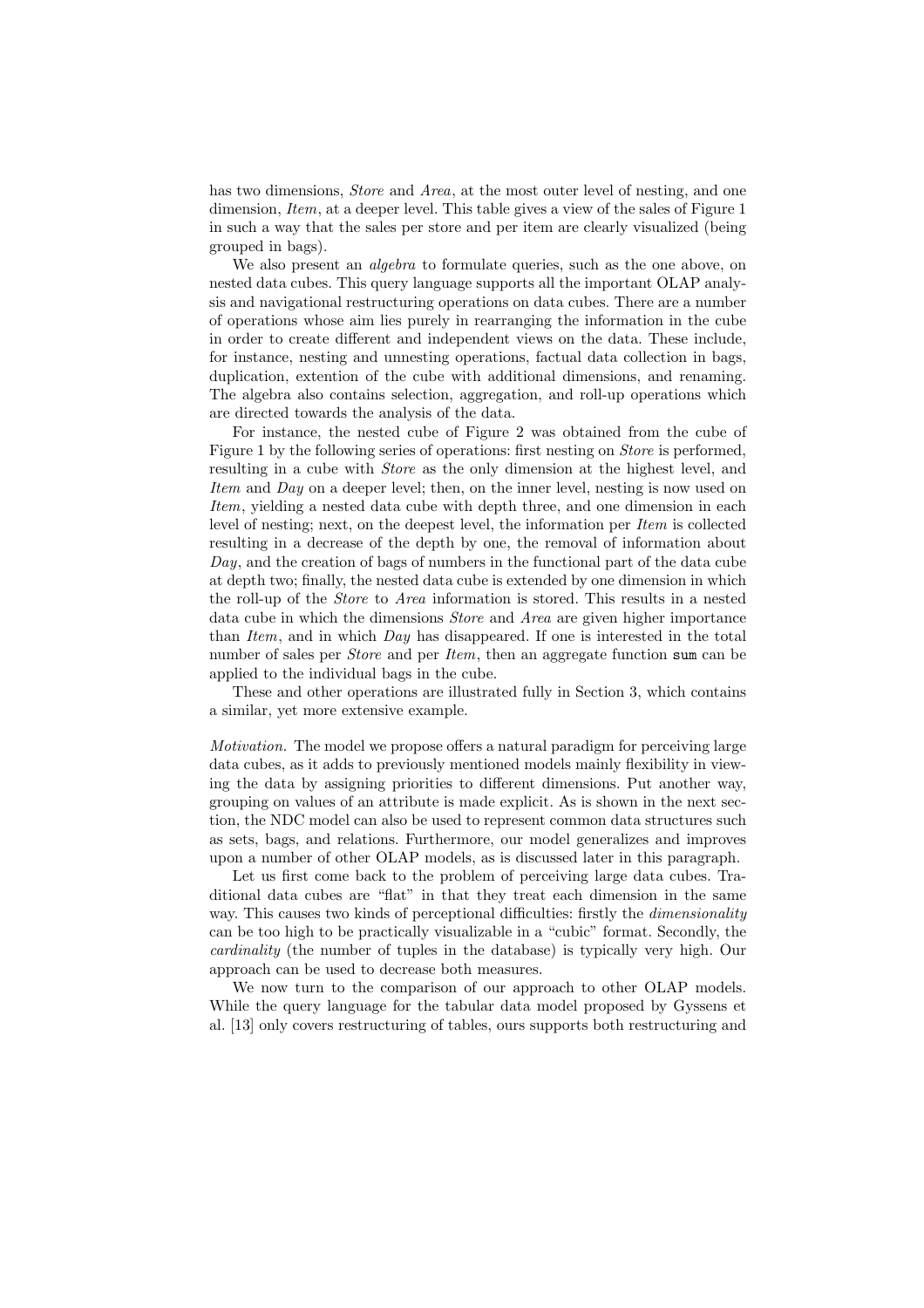

**Fig. 2.** A three-dimensional data cube containing sales information.

complex analysis queries. Their model, although generalized for an arbitrary number of dimensions [14], is mainly suited for two-dimensional spreadsheet applications. The NDC model, however, offers a theoretical framework for "cube viewers" where users navigate through a space of linearly nested  $n$ -dimensional cubes.

Our model is based on a simple hypercube model such as the one proposed by Agrawal et al. [2]. Their approach is mainly toward the insertion of their alebra into SQL, while this paper proposes an independent implementation of nested data cubes.

A final comparison of our model with other OLAP models involves the ftables proposed by Cabibbo et al. [3]. Like their model, ours contains explicit notions of dimensions and describes hierarchies of levels within dimensions in a clean way. However, the model we propose also allows the construction of a hierarchy of the dimensions in an NDC. This does not only make viewing very large cubes easier, it also gives semantics to the scheme of a data cube. Different end-users will typically prefer different schemes for the same underlying data.

An important problem with the calculus for f-tables as proposed by Cabibbo et al. is that in at least two cases it is necessary to leave the model temporarily. Firstly, when aggregate functions are used, the result of a query may no longer be functional. In contrast, the NDC model has the ability to collect factual data in bags which allows us to stay within our model after grouping and before aggregation. Once data is collected in bags, a wide variety of aggregate functions can be performed on them by reusing the constructed bags.

Secondly, in the f-table model, it is not clear where in the system the information for the roll-up function is to be found. It is assumed that it is known for every value in any level how to roll-up to a value in a higher level from the hierarchy. Conversely, our operator that is used for roll-up takes any relation as input, meaning that roll-up information can be stored in another NDC in the system.

While our model clearly shares similarities with the the nested relational model [10, 17, 25], it is not a generalization of it. Importantly, our model imposes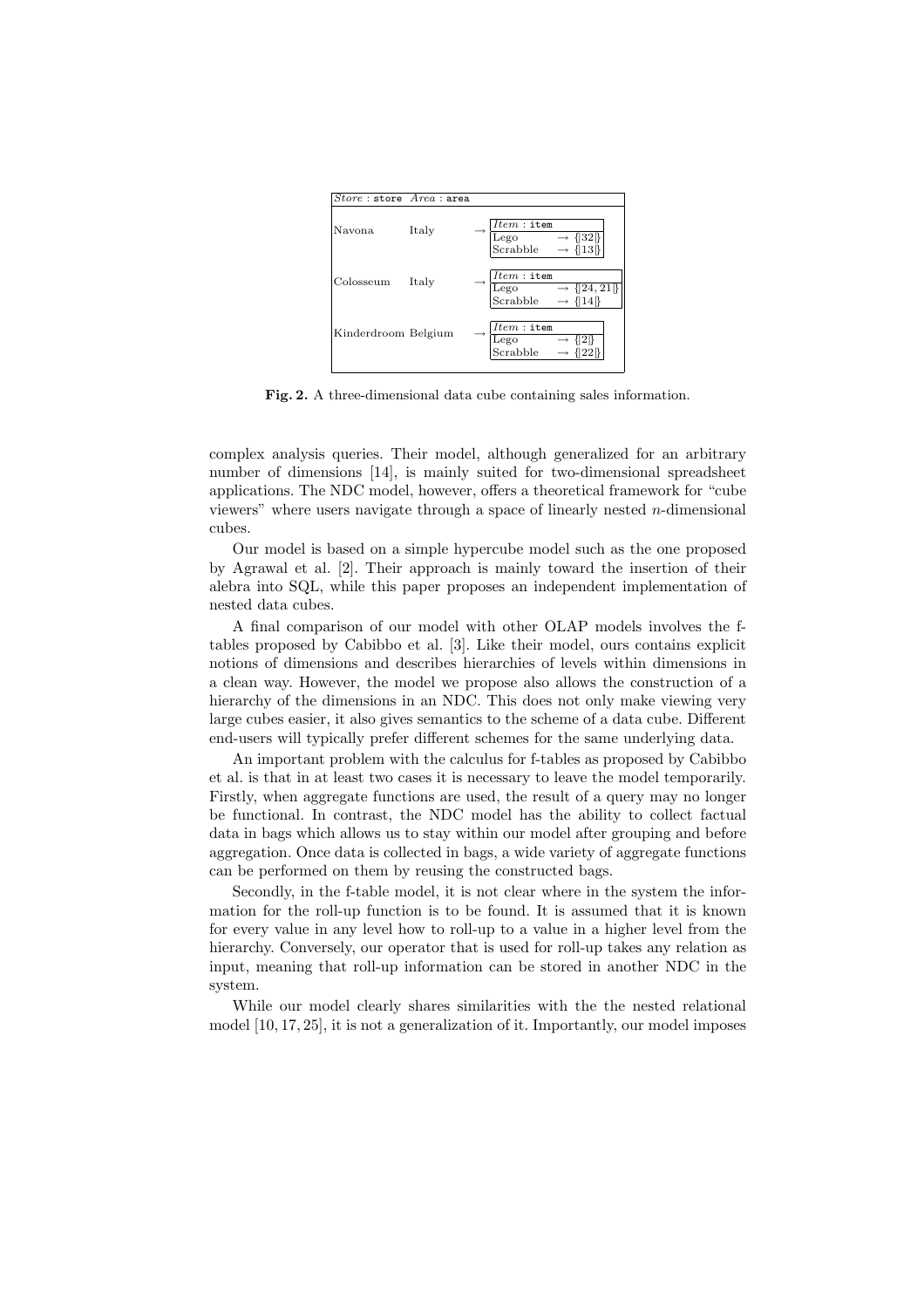linear nesting which only allows for the construction of a linear hierarchy of dimensions.

*Organization.* Section 2 introduces *nested data cubes* (NDC's). Section 3 introduces the operators of the NDC algebra and illustrates them by presenting an extensive example. Section 4 contains two results concerning the expressive power of the NDC algebra. Section 5 shows how our algebra can be implemented efficiently. Section 6 briefly summarizes the most important results. The appendix contains the formal definitions of the NDC algebra operators. For formal definitions and the proofs of the theorems, we refer to [7].

# **2 Nested Data Cubes**

In this section, we formally define the nested data cube model and illustrate the definitions using the data cube of Figure 2. After giving additional examples, we show that the set of NDC's over a given scheme is recursively enumerable. Algebraic operators that work on NDC's are presented in the next section.

In what follows, we use the delimiters  $\{\cdot\}$  to denote a bag. We assume the existence of a set  $A$  of *attributes* and a set  $C$  of *levels*. In Figure 2, the attributes are *Store*, *Area*, and *Item*, and the levels are store, area, item, and num (the set of natural numbers). Every level  $l$  has a recursively enumerable set  $dom(l)$ of atomic values associated to it. For technical reasons, the set  $\mathcal L$  contains a reserved level,  $\lambda$ , which has a singleton domain:  $dom(\lambda) = {\top}$ , with  $\top$  the Boolean true value. We define **dom** =  $\bigcup \{ dom(l) | l \in \mathcal{L} \}.$ 

For certain pairs  $(l_1, l_2)$  of  $\mathcal{L} \times \mathcal{L}$ , there exist a *roll-up function*, denoted R-UP $_{l_1}^{l_2}$ , that maps every element of  $l_1$  to an element of  $l_2$ . Further requirements may be imposed on the nature of roll-up functions, as is done in [3].

# **Definition 1. (Coordinate).**

- $-$  A *coordinate type* is a set  $\{A_1 : l_1, \ldots, A_n : l_n\}$  where  $A_1, \ldots, A_n$  are distinct attributes,  $l_1, \ldots, l_n$  are levels, and  $n \geq 0$ .
- $-$  A *coordinate* over the coordinate type  $\{A_1 : l_1, \ldots, A_n : l_n\}$  is a set  $\{A_1 : l_1, \ldots, A_n : l_n\}$  $v_1,\ldots,A_n:v_n\}$  where  $v_i \in dom(l_i)$ , for  $1 \leq i \leq n$ .

The set of attributes appearing in a coordinate (type)  $\gamma$ , is denoted  $\text{att}(\gamma)$ .  $\Box$ 

The NDC of Figure 2 has two coordinate types; i.e., {*Store* : store, *Area* : area} and {*Item* : item}. An example of a coordinate over the former coordinate type is (Navona, Italy).

**Definition 2. (Scheme).** The abstract syntax of a *nested data cube scheme* (NDC *scheme*, or simply *scheme*) is given by:

$$
\tau = [\delta \to \tau] \qquad | \qquad \beta \tag{1}
$$

$$
\beta = l \qquad | \qquad {\beta} {\beta} \tag{2}
$$

where  $\delta$  is a coordinate type, and l is a level. Throughout this paper, the Greek characters  $\delta$ ,  $\tau$ , and  $\beta$  consistently refer to the above syntax.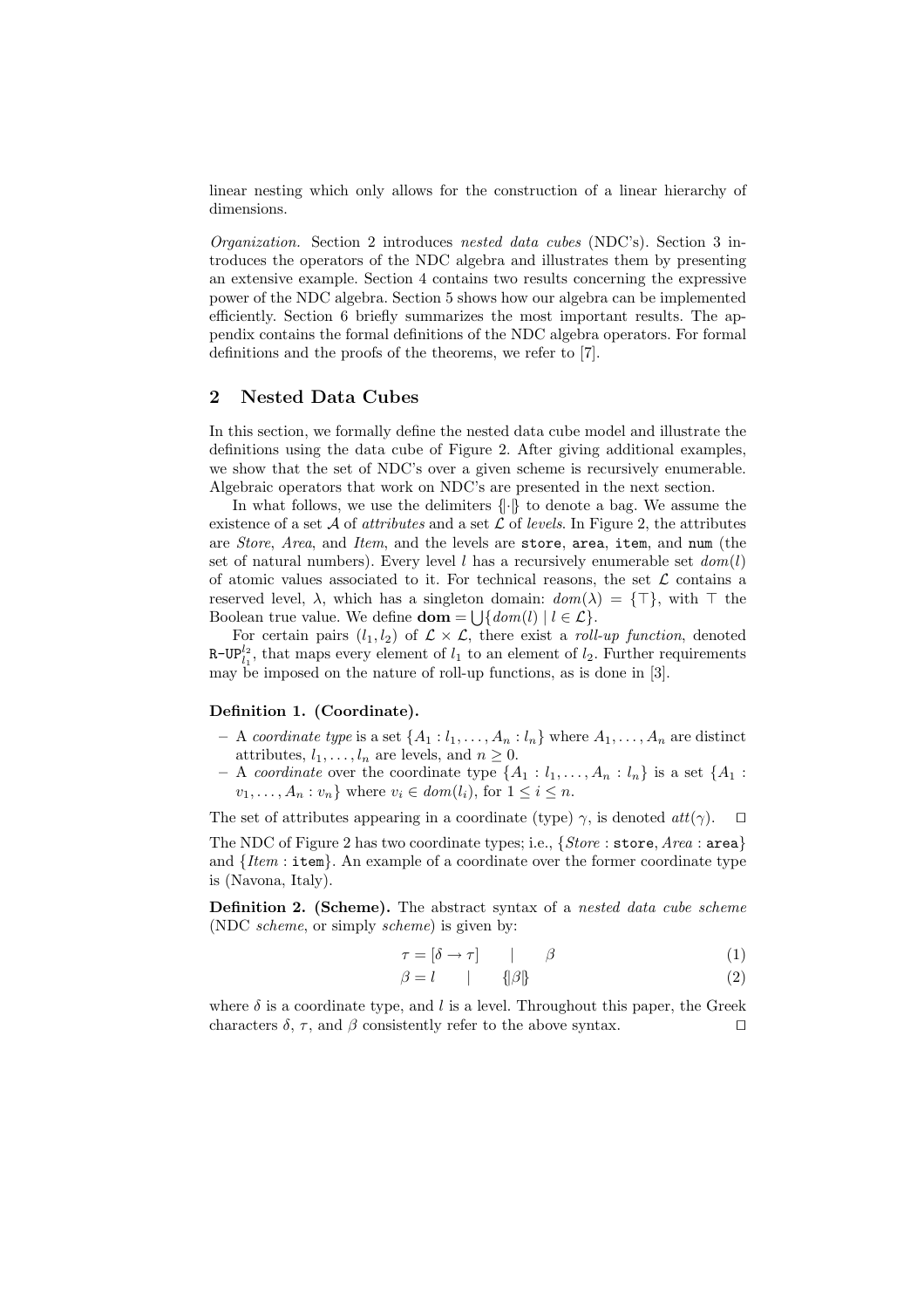The nested data cube of Figure 2, for example, is

 $\tau_0 = [\{Store : store, Area : area\} \rightarrow [\{Item : item\} \rightarrow \{num\}]].$ 

As another example, the scheme of Figure 1 is [{*Day* : day,*Item* : item, *Store* :  $\texttt{store} \} \rightarrow \texttt{num}.$ 

**Definition 3. (Instance).** To define an instance (*nested data cube*) over a scheme  $\tau$ , we first define the function  $dom(\cdot)$  as follows:

 $dom(\delta)$  = the set of all coordinates over coordinate type  $\delta$  $dom([\delta \to \tau]) = \{\{v_1 \to w_1, \ldots, v_m \to w_m\} \mid m \geq 0, \text{ and }$  $v_1, \ldots, v_m$  are pairwise distinct coordinates of  $dom(\delta)$ , and  $w_i \in dom(\tau)$  for  $1 \leq i \leq m$  $dom({\{\beta\}}) = {\{\{v_1, \ldots, v_m\} \mid v_i \in dom(\beta) \text{ for } 1 \leq i \leq m\}}$ 

An NDC over the scheme  $\tau$  is an element of  $dom(\tau)$ .

Figure 2 is a representation of an instance of the NDC with scheme  $\tau_0$ .

**Definition 4. (Depth).** The *depth* of a scheme  $\tau$ , denoted  $depth(\tau)$ , is defined as the number of occurences of  $\delta$  in the construction of  $\tau$  by applying rule (1) of Definition 2.

The notion of depth is extended to NDC's in an obvious way: if  $C$  is an NDC over the scheme  $\tau$ , then we say that the depth of C is  $depth(\tau)$ .

The notion of *subscheme* of a scheme  $\tau$  at depth n is assumed to be intuitively  $\Box$ clear.

The NDC with scheme  $tau_0$  is of depth 2. The subscheme at depth 2 is  $[\{Item : \texttt{item}\} \rightarrow \{\texttt{num}\}].$ 

We now give some additional examples.

*Example 1.* Note that  $\{\}\to \text{num}$  is a legal scheme. Its depth is equal to 1. All NDC's over this scheme can be listed as follows (assume  $dom(num) = \{1, 2, ...\}$ ):  $\{\}\$  (the empty NDC),  $\{\}\rightarrow 1\}$ ,  $\{\}\rightarrow 2\}$ , and so on.

Importantly, num itself is also a legal scheme. Its depth is equal to 0. The NDC's over num (as a scheme) are  $1,2,\ldots$ 

 $\Box$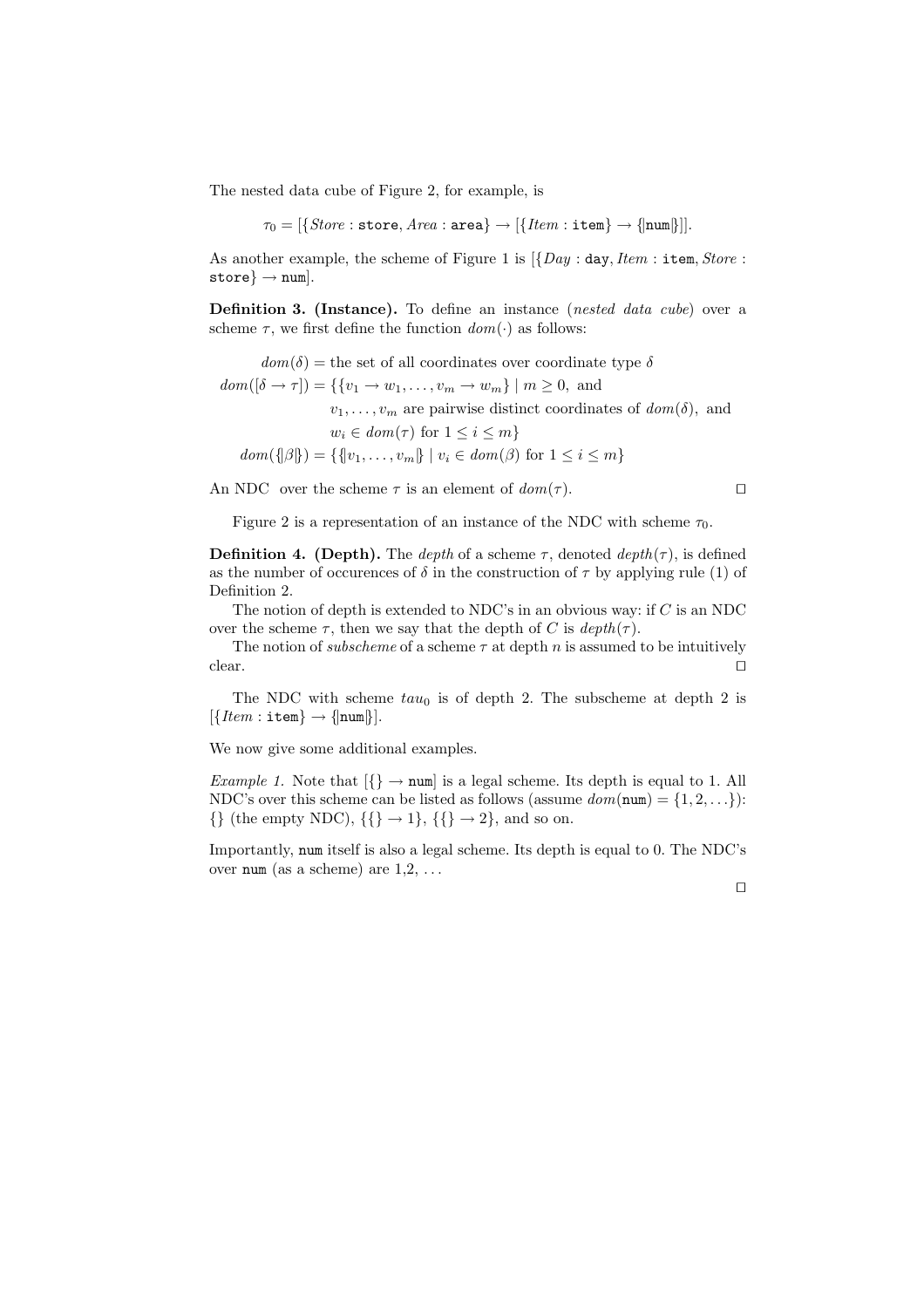*Example 2.* NDC's can represent several common data structures, as follows.

*Bag***:** An NDC over a scheme of the form  $\{\beta\}$ .

*Set***:** An NDC over a scheme of the form  $\left[\{A: l\} \rightarrow \lambda\right]$ .

*Relation*: An NDC over a scheme of the form  $\delta \rightarrow \lambda$ . The NDC called  $C_0$  in Section 3 represents a conventional relation.

*F-tables* [3]: An NDC over a scheme of the form  $[\delta \rightarrow l]$ .

 $\Box$ 

Example 1 shows that the NDC's over the scheme  $\{\}\rightarrow \text{num}$  are recursively enumerable. The following theorem generalizes this result for arbitrary schemes.

**Theorem 1.** *The set of all* NDC*'s over a given scheme*  $\tau$  *is recursively enumerable.*

# **3 The** NDC **Algebra**

The NDC *algebra* consists of the following 8 operators:

- bagify This operator decreases the depth of an NDC by replacing each innermost sub-NDC by a bag containing the right-hand values appearing in the sub-NDC;
- extend This operator adds an attribute to an NDC. The attribute values of the newly added attribute are computed from the coordinates in the original NDC;
- nest *and* unnest These operators capture the classical meaning of nesting and unnesting;
- duplicate This operator takes an NDC and replaces the right-hand values by the attribute values of some specified attribute;
- select *and* rename These operators correspond to operators with the same name in the conventional relational algebra;
- aggregate This operator replaces each right-hand value  $w$  in an NDC by a new value obtained by applying a specified function to  $w$ .

Furthermore, the NDC algebra also allows for the use of these operators at arbitrary depths. For instance, the use of nest at depth 2, will be denoted by  $nest<sup>2</sup>$ . For more details, we refer to Section 4.1.

These operators are illustrated in the following extensive example, which resembles the one given in the introduction of this paper, but is purely designed to contain all operators (and thus contains redundant steps). Formal definitions of the operators can be found in the appendix.

Before turning to the example, we make the following remarks.

To make the tables smaller in size, we have used abbreviations for the attributes. It should be noted that the size of the tables printed below is big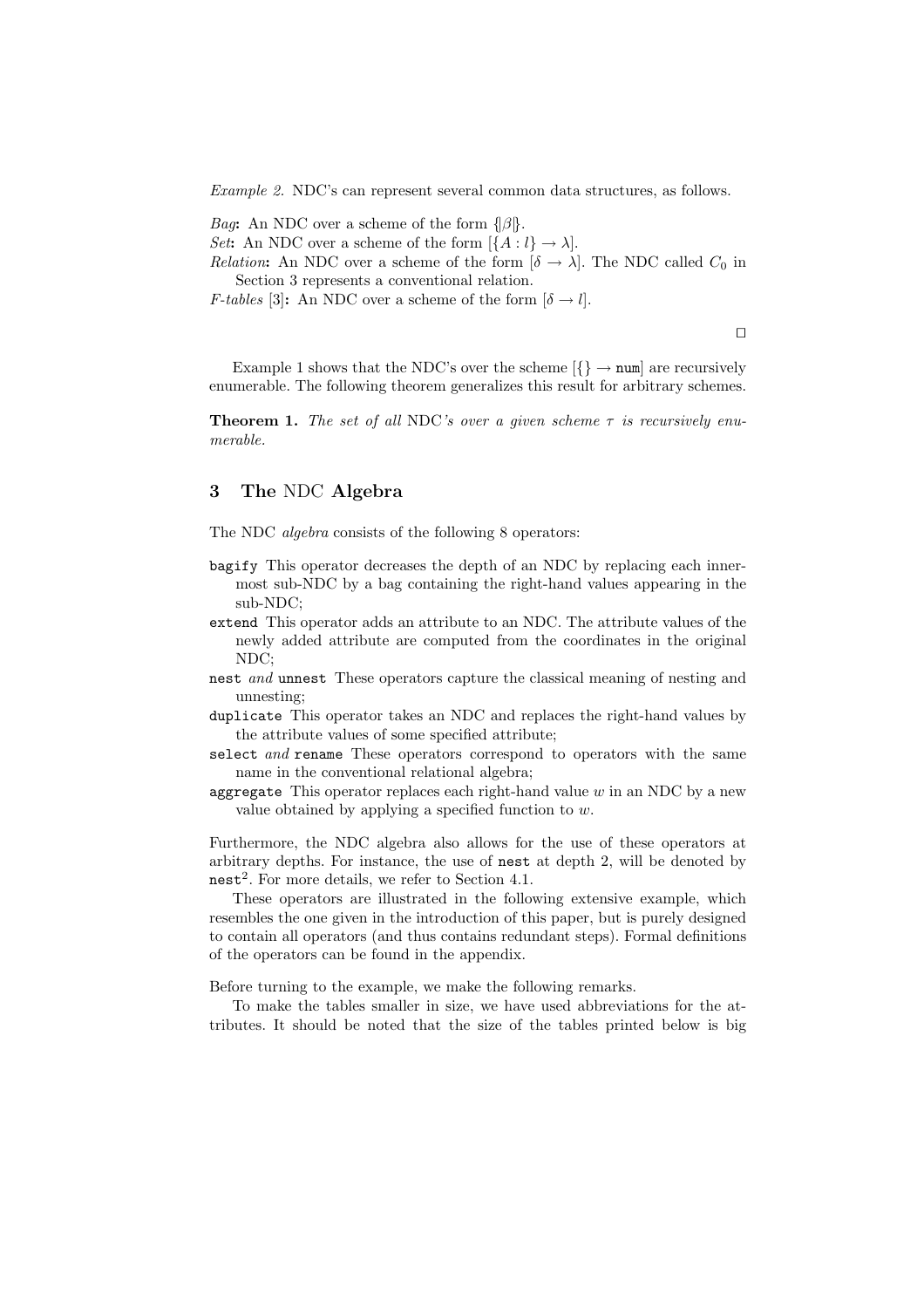because we chose to show all sub-cubes at once. However, in interactive cubeviewers, sub-cubes will only "open" when clicked upon, thus reducing the size profoundly.

As a last remark, the reader should understand that the definitions of the operators are formed such that the result of an operation always retains functionality.

The query used in the example is

*Give an overview per (area, country) pair and per item of the amounts of toys sold over all shops and all time, in the area of Europe.*

We start from raw data in a relation  $C_0$  containing information about toy shops. Typically, such tables may contain more than one attribute that can be seen as a measure. In  $C_0$ , for instance, both the number of items sold  $(So)$  as well as the number of damaged or lost items (*Lo*) can serve as a measure.

|       |                 |                        |    |                | $Da:$ day $It:$ item $St:$ store $So:$ num $Lo:$ num $Co:$ country |                 |
|-------|-----------------|------------------------|----|----------------|--------------------------------------------------------------------|-----------------|
| Jan1  | Lego            | Colosseum 35           |    | 4              | Italy                                                              | $\rightarrow$ T |
| Jan1  | Lego            | Navona                 | 12 |                | Italy                                                              | $\rightarrow$ T |
| Jan1  | Lego            | Kindertuin 31          |    | 6              | Belgium                                                            | $\rightarrow$ T |
| Jan1  | Lego            | Toygarden 31           |    |                | USA                                                                | $\rightarrow$ T |
| Jan1  |                 | Scrabble Atomium       | 11 | $\overline{2}$ | Belgium                                                            | $\rightarrow$ T |
| Jan1  |                 | Scrabble Colosseum 15  |    | 2              | Italy                                                              | $\rightarrow$ T |
| Jan1  |                 | Scrabble Funtastic     | 22 | $\Omega$       | Canada.                                                            | $\rightarrow$ T |
| Jan1. |                 | Scrabble Kindertuin 19 |    | 5              | Belgium                                                            | $\rightarrow$ T |
| Jan1  | Scrabble Navona |                        | 17 | 3              | Italy                                                              | $\rightarrow$ T |
| Jan2  | Lego            | Kindertuin 42          |    | 5              | Belgium                                                            | $\rightarrow$ T |
| Jan2  | Lego            | Navona                 | 28 |                | Italy                                                              | $\rightarrow$ T |
|       |                 |                        |    |                |                                                                    |                 |

Cube  $C_1$  is obtained after selecting one attribute  $(So)$  from  $C_0$  to be used as a measure, i.e.,  $C_1 = \text{dupiter}(C_0, So)$ . After chosing this measure for the OLAP analysis, a logical next step would be to remove this and all other measures from the coordinate type of the NDC. This projection can be simulated in our NDC algebra by the following three steps; first the measures are put in a seperate sub-cube by using the nest operator, then the information is collapsed in bags, and finally computing the aggregate ssum over them.

However, to save space, we temporarily leave the measures in the coordinate type. In later steps, they will disappear.

|      |                 |                        |     |                | $Da:$ day $It:$ item $St:$ store $So:$ num $Lo:$ num $Co:$ country |                  |                                                 |
|------|-----------------|------------------------|-----|----------------|--------------------------------------------------------------------|------------------|-------------------------------------------------|
| Jan1 | Lego            | Colosseum 35           |     | 4              | Italy                                                              | $\rightarrow$ 35 |                                                 |
| Jan1 | Lego            | Navona                 | 12  |                | Italy                                                              | $\rightarrow 12$ |                                                 |
| Jan1 | Lego            | Kindertuin 31          |     | 6              | Belgium                                                            | $\rightarrow$ 31 |                                                 |
| Jan1 | Lego            | Toygarden 31           |     |                | USA                                                                | $\rightarrow$ 31 |                                                 |
| Jan1 |                 | Scrabble Atomium       | -11 | $\overline{2}$ | Belgium                                                            |                  | $\rightarrow$ 11 $C_1$ = duplicate( $C_0$ , So) |
| Jan1 |                 | Scrabble Colosseum 15  |     | 2              | Italy                                                              | $\rightarrow 15$ |                                                 |
| Jan1 |                 | Scrabble Funtastic     | -22 | 0              | Canada                                                             | $\rightarrow$ 22 |                                                 |
| Jan1 |                 | Scrabble Kindertuin 19 |     | 5              | Belgium                                                            | $\rightarrow$ 19 |                                                 |
| Jan1 | Scrabble Navona |                        | 17  | 3              | Italy                                                              | $\rightarrow 17$ |                                                 |
| Jan2 | Lego            | Kindertuin 42          |     | 5              | Belgium                                                            | $\rightarrow$ 42 |                                                 |
| Jan2 | Lego            | Navona                 | 28  |                | Italy                                                              | $\rightarrow$ 28 |                                                 |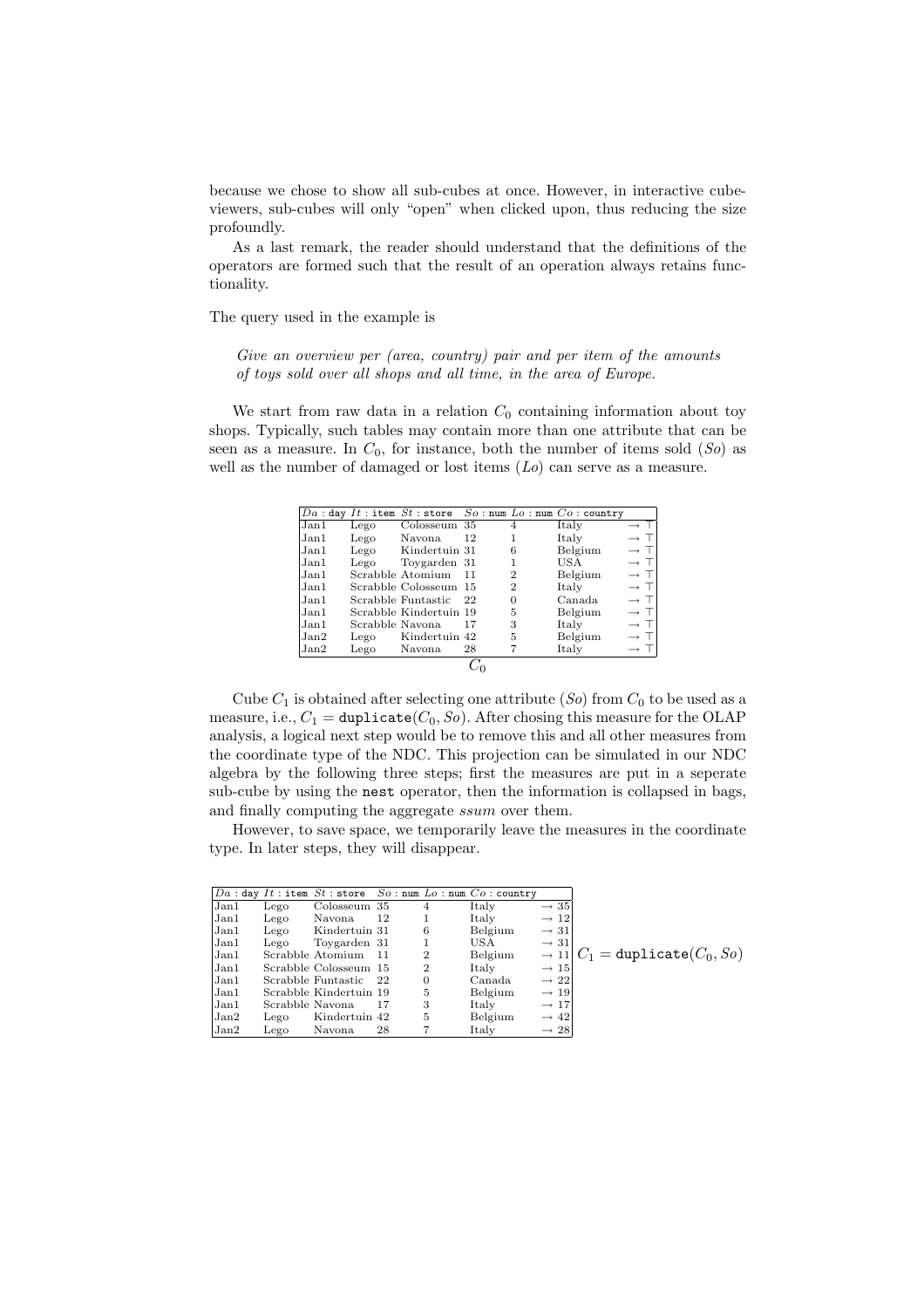In order to satisfy the query, we have to add the area attribute to the coordinate type. This is done by applying extend, i.e.,  $C_2 = \texttt{extend}(C_1, Ar, \texttt{area}, \texttt{R-UP}^{\texttt{area}}_{\texttt{countery}})$ .

|       |                                                                                                                                     |                        |     |                | $Da:$ day $It:$ item $St:$ store $So:$ num $Lo:$ num $Co:$ country | $Ar:$ area |                  |  |
|-------|-------------------------------------------------------------------------------------------------------------------------------------|------------------------|-----|----------------|--------------------------------------------------------------------|------------|------------------|--|
| Jan1  | Lego                                                                                                                                | Colosseum              | 35  |                | Italy                                                              | Europe     | $\rightarrow$ 35 |  |
| Jan1  | Lego                                                                                                                                | Navona.                | 12  |                | Italy                                                              | Europe     | $\rightarrow$ 12 |  |
| Jan1  | Lego                                                                                                                                | Kindertuin 31          |     | 6              | Belgium                                                            | Europe     | $\rightarrow$ 31 |  |
| Jan1  | Lego                                                                                                                                | Toygarden 31           |     |                | USA                                                                | America.   | $\rightarrow 31$ |  |
| Jan1  |                                                                                                                                     | Scrabble Atomium       | 11  | $\overline{2}$ | Belgium                                                            | Europe     | $\rightarrow$ 11 |  |
| Jan1. |                                                                                                                                     | Scrabble Colosseum     | -15 | 2              | Italy                                                              | Europe     | $\rightarrow$ 15 |  |
| Jan1. |                                                                                                                                     | Scrabble Funtastic     | -22 | 0              | Canada                                                             | America.   | $\rightarrow 22$ |  |
| Jan1  |                                                                                                                                     | Scrabble Kindertuin 19 |     | 5              | Belgium                                                            | Europe     | $\rightarrow$ 19 |  |
| Jan1. | Scrabble Navona                                                                                                                     |                        | 17  | 3              | Italy                                                              | Europe     | $\rightarrow$ 17 |  |
| Jan2  | Lego                                                                                                                                | Kindertuin 42          |     | 5              | Belgium                                                            | Europe     | $\rightarrow$ 42 |  |
| Jan2  | Lego                                                                                                                                | Navona                 | 28  |                | Italy                                                              | Europe     | $\rightarrow 28$ |  |
|       | $C_2 = \texttt{extend}(\overline{C_1}, \overline{Ar}, \overline{\texttt{area}}, \texttt{R-UP}^{\texttt{area}}_{\texttt{countery}})$ |                        |     |                |                                                                    |            |                  |  |

We now nest in two steps. Thus,  $C_3 = \texttt{nest}(C_2, Ar)$ .

| $Ar:$ area |      |       |                       |                        |                |                |                                                                              |                  |
|------------|------|-------|-----------------------|------------------------|----------------|----------------|------------------------------------------------------------------------------|------------------|
|            |      |       |                       |                        |                |                | $Da:$ day $It:$ item $St:$ store $So:$ num $Lo:$ num $Co:$ country           |                  |
|            |      | Jan1  | Lego                  | Colosseum 35           |                | $\overline{4}$ | Italy                                                                        | $\rightarrow$ 35 |
|            |      | Jan1  | Lego                  | Navona                 | 12             | 1              | Italy                                                                        | $\rightarrow 12$ |
|            |      | Jan1  | Lego                  | Kindertuin 31          |                | 6              | Belgium                                                                      | $\rightarrow$ 31 |
| Europe     |      | Jan1  |                       | Scrabble Atomium       | 11             | $\overline{2}$ | Belgium                                                                      | $\rightarrow$ 11 |
|            | Jan1 |       | Scrabble Colosseum 15 |                        | $\overline{2}$ | Italy          | $\rightarrow 15$                                                             |                  |
|            |      | Jan1. |                       | Scrabble Kindertuin 19 |                | 5              | Belgium                                                                      | $\rightarrow 19$ |
|            |      | Jan1. | Scrabble Navona       |                        | 17             | 3              | Italy                                                                        | $\rightarrow 17$ |
|            |      | Jan2  | Lego                  | Kindertuin 42          |                | 5              | Belgium                                                                      | $\rightarrow$ 42 |
|            |      | Jan2  | Lego                  | Navona                 | 28             |                | Italy                                                                        | $\rightarrow 28$ |
|            |      |       |                       |                        |                |                |                                                                              |                  |
|            |      |       |                       |                        |                |                | $Da:$ day $It:$ item $St:$ store $\overline{So:$ num $Lo:$ num $Co:$ country |                  |
| America    |      | Jan 1 | Lego                  | Toygarden 31           |                |                | USA                                                                          | $\rightarrow$ 31 |
|            |      | Jan1  |                       | Scrabble Funtastic     | 22             | 0              | Canada                                                                       | $\rightarrow 22$ |
|            |      |       |                       |                        |                |                |                                                                              |                  |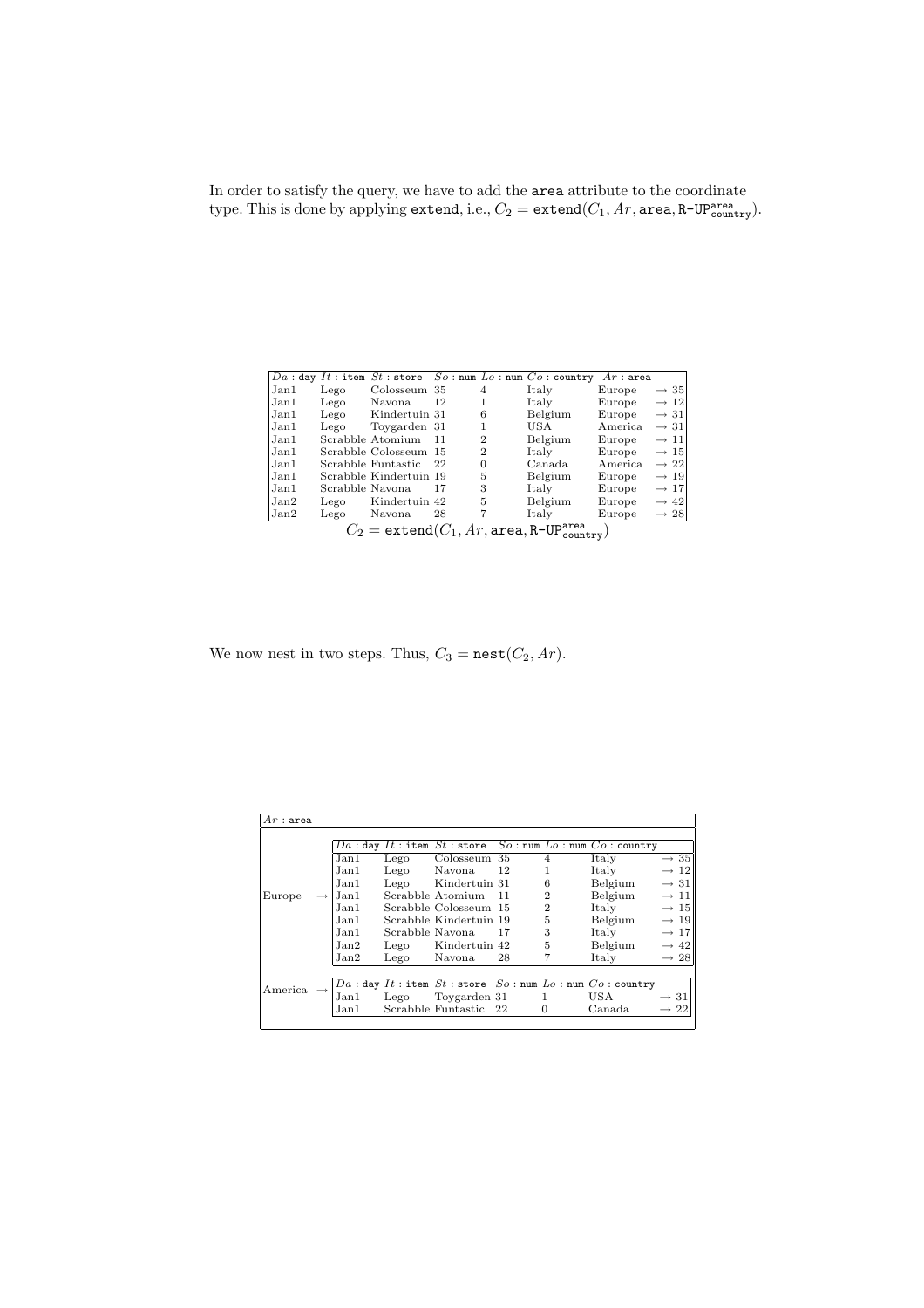

We now decrease the number of tuples in the cube by performing a selection. Cube  $C_5$  = select( $C_4$ ,  $Ar$ , Europe).

| $Ar:$ area |               |               |      |      |                                                      |    |                |                  |  |
|------------|---------------|---------------|------|------|------------------------------------------------------|----|----------------|------------------|--|
|            | $Co:$ country |               |      |      |                                                      |    |                |                  |  |
|            |               |               |      |      | $Da:$ day $It:$ item $St:$ store $So:$ num $Lo:$ num |    |                |                  |  |
|            | Belgium       |               | Jan1 | Lego | Kindertuin 31                                        |    | 6              | $\rightarrow$ 31 |  |
|            |               |               | Jan1 |      | Scrabble Atomium                                     | 11 | 2              | $\rightarrow$ 11 |  |
|            |               |               | Jan1 |      | Scrabble Kindertuin 19                               |    | 5              | $\rightarrow$ 19 |  |
|            |               |               | Jan2 | Lego | Kindertuin 42                                        |    | 5              | $\rightarrow$ 42 |  |
| Europe     |               |               |      |      |                                                      |    |                |                  |  |
|            |               |               |      |      | $Da:$ day $It:$ item $St:$ store $So:$ num $Lo:$ num |    |                |                  |  |
|            |               |               | Jan1 | Lego | Colosseum 35                                         |    | 4              | $\rightarrow$ 35 |  |
|            | Italy         | $\rightarrow$ | Jan1 | Lego | Navona                                               | 12 |                | $\rightarrow$ 12 |  |
|            |               |               | Jan1 |      | Scrabble Colosseum 15                                |    | $\overline{2}$ | $\rightarrow 15$ |  |
|            |               |               | Jan1 |      | Scrabble Navona                                      | 17 | 3              | $\rightarrow 17$ |  |
|            |               |               | Jan2 | Lego | Navona                                               | 28 | 7              | $\rightarrow 28$ |  |
|            |               |               |      |      |                                                      |    |                |                  |  |
|            |               |               |      |      |                                                      |    |                |                  |  |

 $C_5 = \text{select}(C_4, Ar, Europe)$ 

To obtain the pairs of (area, country) requested in the query, unnesting is applied to the cube. Cube  $C_6 = \text{unnest}(C_5)$ . Alternatively, we could also have nested the cube  $C_2$  directly in the requested form and applied the selection to the resulting cube.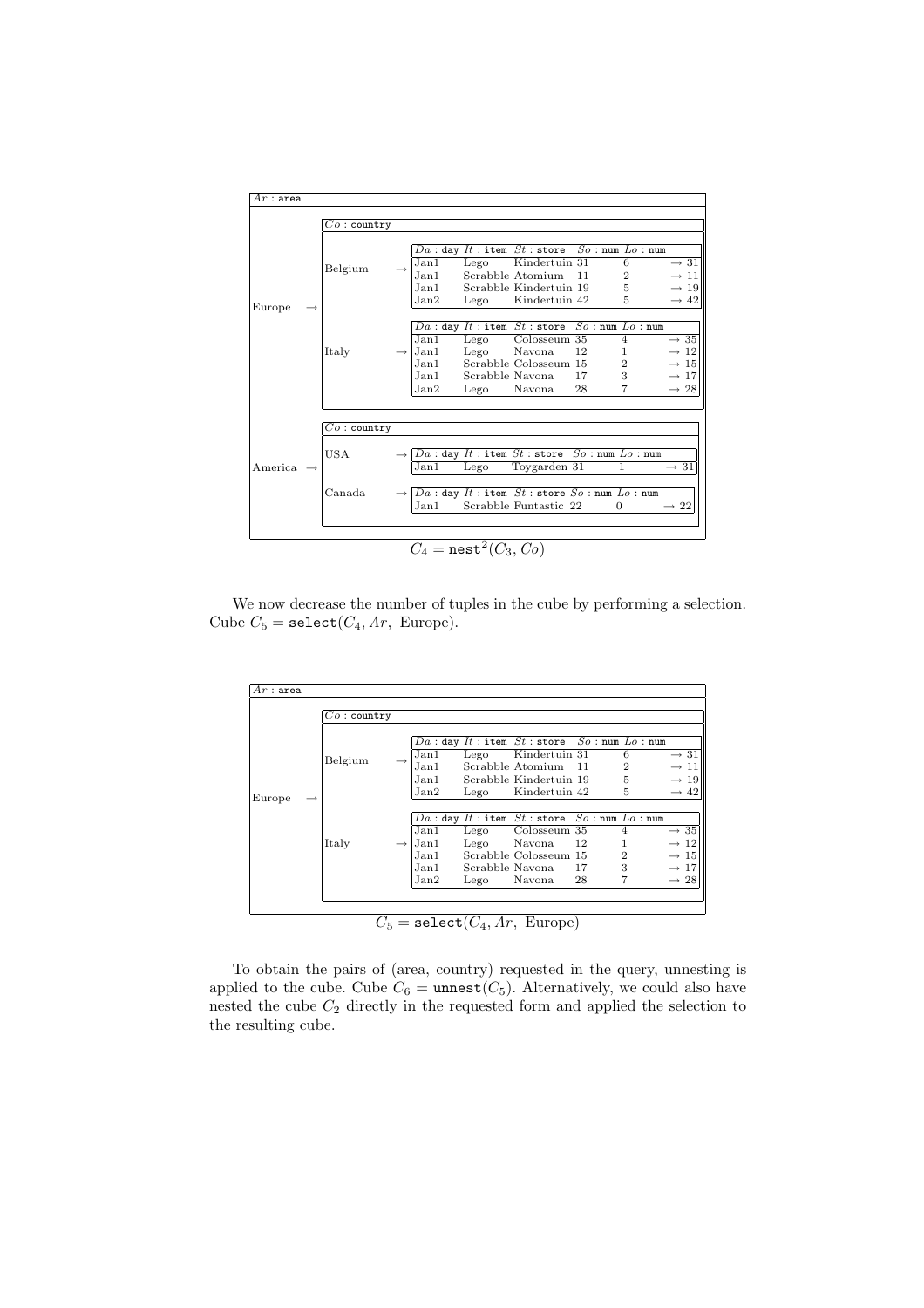|        | $Ar:$ area $Co:$ country |                                      |                                         |                                                                                                                                      |                                                         |                               |                                                                                                  |
|--------|--------------------------|--------------------------------------|-----------------------------------------|--------------------------------------------------------------------------------------------------------------------------------------|---------------------------------------------------------|-------------------------------|--------------------------------------------------------------------------------------------------|
| Europe | Belgium                  | Jan1<br>Jan1<br>Jan1<br>Jan2         | Lego<br>Lego                            | $Da:$ day $It:$ item $St:$ store $So:$ num $Lo:$ num<br>Kindertuin 31<br>Scrabble Atomium<br>Scrabble Kindertuin 19<br>Kindertuin 42 | -11                                                     | 6<br>$\overline{2}$<br>5<br>5 | $\rightarrow$ 31<br>$\rightarrow$ 11<br>$\rightarrow$ 19<br>$\rightarrow$ 42                     |
| Europe | Italy                    | Jan1<br>Jan1<br>Jan1<br>Jan1<br>Jan2 | Lego<br>Lego<br>Scrabble Navona<br>Lego | $Da:$ day $It:$ item $St:$ store<br>Colosseum 35<br>Navona<br>Scrabble Colosseum 15<br>Navona                                        | $So: \texttt{num}$ $Lo: \texttt{num}$<br>12<br>17<br>28 | $\overline{2}$<br>3           | $\rightarrow$ 35<br>$\rightarrow$ 12<br>$\rightarrow 15$<br>$\rightarrow$ 17<br>$\rightarrow 28$ |

 $C_6 = \text{unnest}(C_5)$ 

We now need to nest on the second level of grouping (as mentioned in the statement of our example query), i.e., on the item attribute.

|                   | $Ar$ : area $Co$ : country |                                                                                                     |                                            |                                                                                                                                                   |          |                                                  |                                                          |
|-------------------|----------------------------|-----------------------------------------------------------------------------------------------------|--------------------------------------------|---------------------------------------------------------------------------------------------------------------------------------------------------|----------|--------------------------------------------------|----------------------------------------------------------|
|                   |                            | $It:$ item                                                                                          |                                            |                                                                                                                                                   |          |                                                  |                                                          |
| Belgium<br>Europe |                            | $_{\rm Lego}$                                                                                       | Jan2                                       | $\rightarrow \frac{Da : \text{day } St : \text{store } So : \text{num } Lo : \text{num}}{\text{Jan1 } \text{ Kindertuin } 31}$ 6<br>Kindertuin 42 |          | 5                                                | $\rightarrow$ 31<br>$\rightarrow$ 42                     |
|                   |                            | Scrabble $\rightarrow \frac{Da : day St : store So : num Lo : num}{\text{Feb1}}$<br>Kindertuin 19 5 | Feb <sub>2</sub>                           | Atomium                                                                                                                                           | 11       | $\overline{2}$                                   | $\rightarrow$ 19<br>$\rightarrow$ 11                     |
|                   |                            | $It:$ item                                                                                          |                                            |                                                                                                                                                   |          |                                                  |                                                          |
| Italy<br>Europe   |                            | Lego                                                                                                | $\rightarrow$ Jan1<br>Jan1<br>Jan2         | $Da:$ day $\overline{St:}$ store $So:$ num $Lo:$ num<br>Colosseum 35<br>Navona<br>Navona                                                          | 12<br>28 | $\overline{4}$<br>$\mathbf{1}$<br>$\overline{7}$ | $\rightarrow$ 35<br>$\rightarrow$ 12<br>$\rightarrow$ 28 |
|                   |                            | Spider                                                                                              | Jan1                                       | $\frac{\overline{Da}: \text{day }St: \text{store } So: \text{num } Lo: \text{num}}{\text{Jan1}}$<br>Navona                                        | 17       | 3                                                | $\rightarrow 15$<br>$\rightarrow 17$                     |
|                   |                            |                                                                                                     | $\overline{C_7} = \texttt{nest}^2(C_6,It)$ |                                                                                                                                                   |          |                                                  |                                                          |

Since we have obtained the necessary grouping, all attributes remaining at the deepest level of nesting are not needed anymore. Their data is collapsed into bags, i.e.,  $C_8 =$  bagify( $C_7$ ). Note that we are now removing the measures from the coordinate type, and are also putting all information over all dates together.

|        | $Ar:$ area $Co:$ country |                                                                                  |
|--------|--------------------------|----------------------------------------------------------------------------------|
|        | Europe Belgium           | $It:$ item<br>Lego $\rightarrow$ {[31, 42]}<br>Scrabble $\rightarrow$ {[19, 11]} |
| Europe | Italy                    | $It:$ item<br>Lego $\rightarrow$ {35, 12, 28}<br>Scrabble $\rightarrow$ {15, 17} |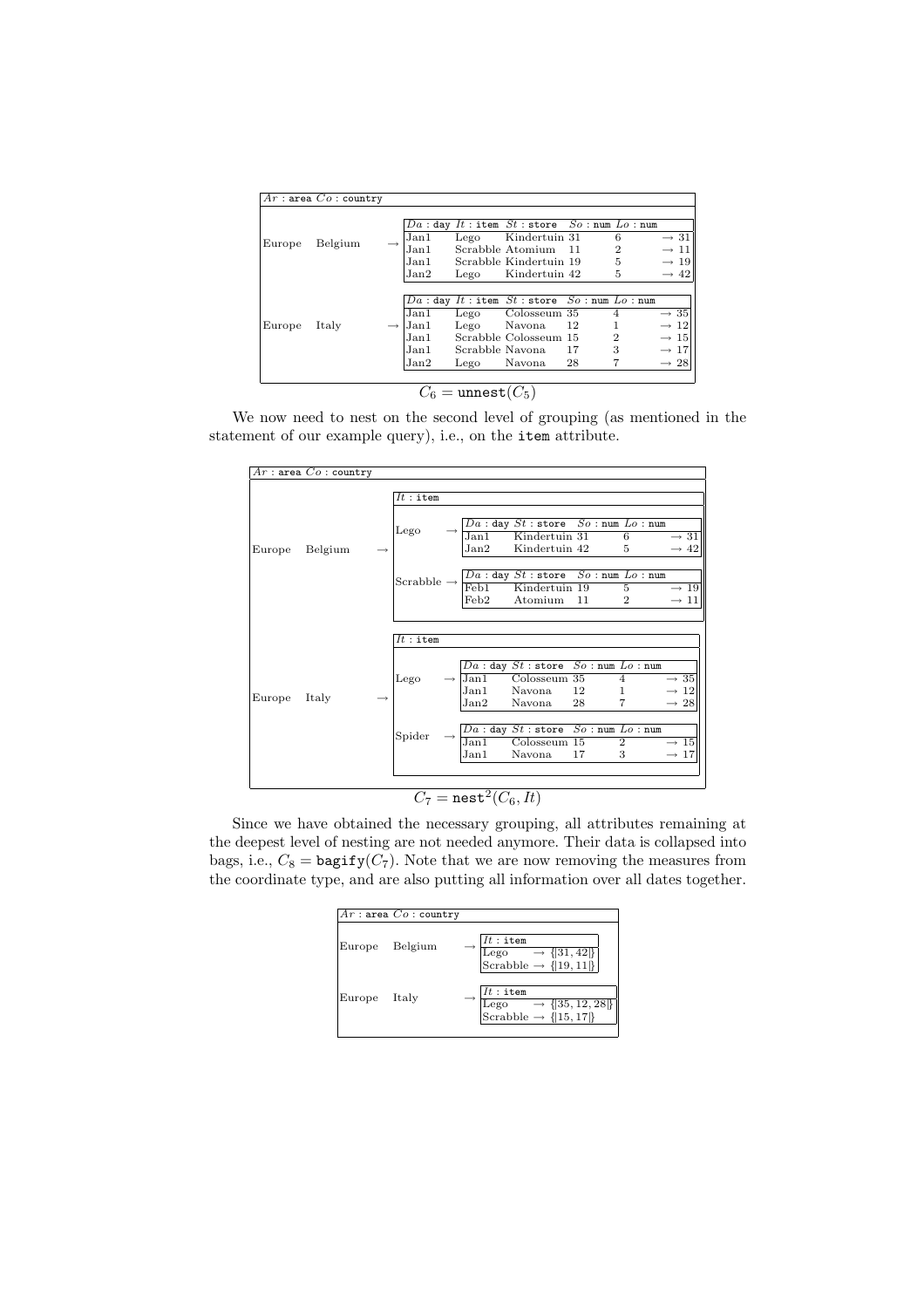$C_8 =$  bagify $(C_7)$ 

As a last step in the implementation of our example query in the NDC algebra, we perform the sum aggregate on the bags of cube  $C_8$  to obtain the totals of sold items. This yields the desired result.



### **4 The Expressive Power of the** NDC **Algebra**

In this section, we show some properties concerning the expressiveness of the NDC algebra. We first show that the NDC algebra is sufficiently powerful to capture algebraic operations working directly on sub-NDC's over a subscheme of a scheme. Next we show that the NDC algebra can express the SPJR algebra [1].

We refer to [7] for the proofs of the theorems in this section.

### **4.1 Applying Operators at a Certain Depth**

The recursion in the definition of NDC is a "tail recursion." Consequently, the "recursion depth" can be used to unequivocally address a sub-NDC within an NDC. This is an interesting and important property of NDC's. It is exploited by defining operators that directly work on sub-NDC's at a certain depth. Such operators reduce the need for frequent nesting and unnesting of NDC's.

**Definition 5.** Let C be an NDC over the scheme  $\tau$ . Let  $1 \leq d \leq depth(\tau)$ . Let  $\mathsf{op}(C, a_1, \ldots, a_n)$  be any previously defined operation of the NDC algebra.

Let  $\tau' = \textit{subscheme}(\tau, d)$ .  $\textit{op}^d(C, a_1, \ldots, a_n)$  is defined iff  $\textit{op}(\tau', a_1, \ldots, a_n)$  is defined.

We first give the result on schemes.

1. op<sup>1</sup> $(\tau, a_1, \ldots, a_n) =$  op $(\tau, a_1, \ldots, a_n)$ . 2. If  $d > 1$  then  $\text{op}^d([\delta \to \tau], a_1, \ldots, a_n) = [\delta \to \text{op}^{d-1}(\tau, a_1, \ldots, a_n)].$ 

We next give the result on NDC's.

- 1. op<sup>1</sup> $(C, a_1, \ldots, a_n) =$  op $(C, a_1, \ldots, a_n)$ .
- 2. If  $d > 1$  and  $C = \{v_1 \rightarrow w_1, \ldots, v_m \rightarrow w_m\}$  then  $op^d(C, a_1, \ldots, a_n) = \{v_1 \rightarrow w_1, \ldots, v_m\}$  $\texttt{op}^{d-1}(w_1, a_1, \ldots, a_n), \ldots, v_m \to \texttt{op}^{d-1}(w_m, a_1, \ldots, a_n)\}.$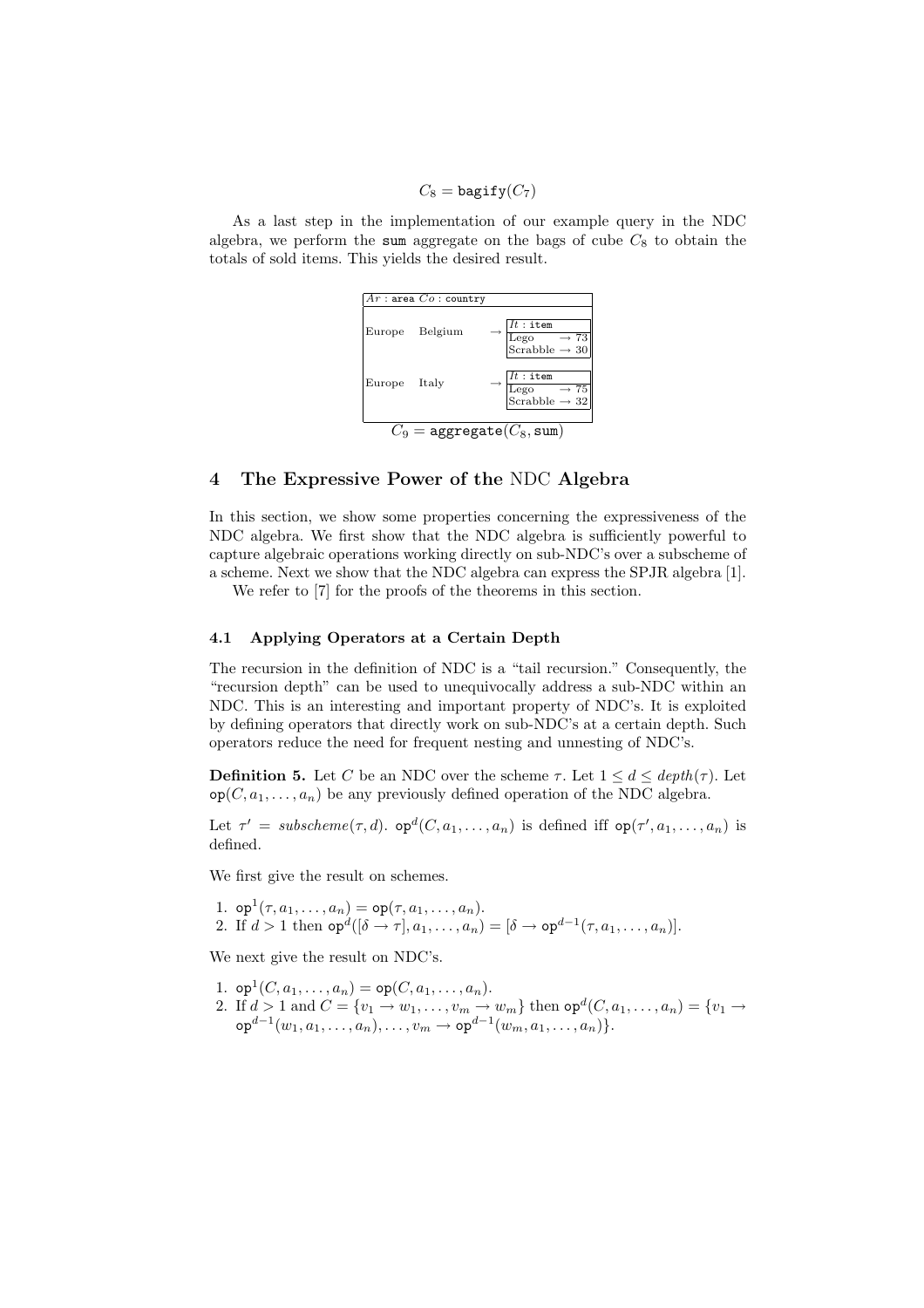In the example of Section 3, cube  $C_4$  was obtained from  $C_3$  by using the nest operator at depth 2.

The following theorem states that  $\mathsf{op}^d(C, a_1, \ldots, a_n)$  is not a primitive operator i.e., it can be expressed in terms of the operators of the NDC algebra.

**Theorem 2.** *Let* C *be an* NDC *over the scheme*  $\tau$ *. The operator*  $op^d(C, a_1, \ldots, a_n)$ *with*  $d \geq 2$  *is redundant.* 

As an example of this theorem, cube  $C_4$  of the previous section can be obtained from cube  $C_3$  by applying the following expressions at depth 1:

 $C_4$  = nest(nest(unnest( $C_3$ ),  $It$ ),  $Ar$ ).

### **4.2 The SPJR Algebra**

The following theorem states that the NDC algebra can express the SPJR algebra [1].

**Theorem 3.** *The* NDC *algebra expresses the SPJR algebra.*

The proof for Theorem 3 (see [7]) shows how the extend operator can be used to simulate the relational join.

# **5 Implementing the** NDC **Algebra**

The operations of Section 3 can be implemented by algorithms that run in linear time with respect to the number of atomic values that appear in the data cube. We assume that each aggregate function is computable in polynomial time.

We introduce two new constructs: the *i*Cube which holds the actual data in an n-dimensional array, and the *i*Struct, essentially a string representing the structure behind the data.

For example, consider the scheme  $\{A_1 : a_1, A_2 : a_2\} \rightarrow \{B_1 : b_1, B_2 : b_2\} \rightarrow$ c]]. It can be implemented by the *i*Cube *cube* of type  $c[\#b_1][\#a_2][\#d_1][\#b_2][\#a_1]$ (the array type of the Java language is used for simplicity) together with the *i*Struct  $[5, 2 \rightarrow [1, 4 \rightarrow \cdot]]$ . In the *i*Cube's type,  $\#a_1$  denotes the cardinality of  $dom(a_1)$  plus one. That is, there is one entry for each element of  $dom(a_1)$ (indexes  $1, 2, \ldots, \#a_1 - 1$ ) on top of the entry with index 0. The numbers in the *i*Struct denote positions in the array type. For example, "5" refers to the fifth dimension, which ranges to  $\#a_1$ . A possible member of an NDC over the given scheme is  $[\{A_1 : u_1, A_2 : u_2\} \to [\{B_1 : v_1, B_2 : v_2\} \to w]]$  which will be represented in the *i*Cube as  $cube[v_1][u_2][0][v_2][u_1] = w$ .

Note that an extra, unused dimension is present in the *i*Cube (namely, the third dimension ranging to  $\#d_1$ ). This is necessary in case the extend operation is used, as we require the *i*Cubes to remain the same throughout the computation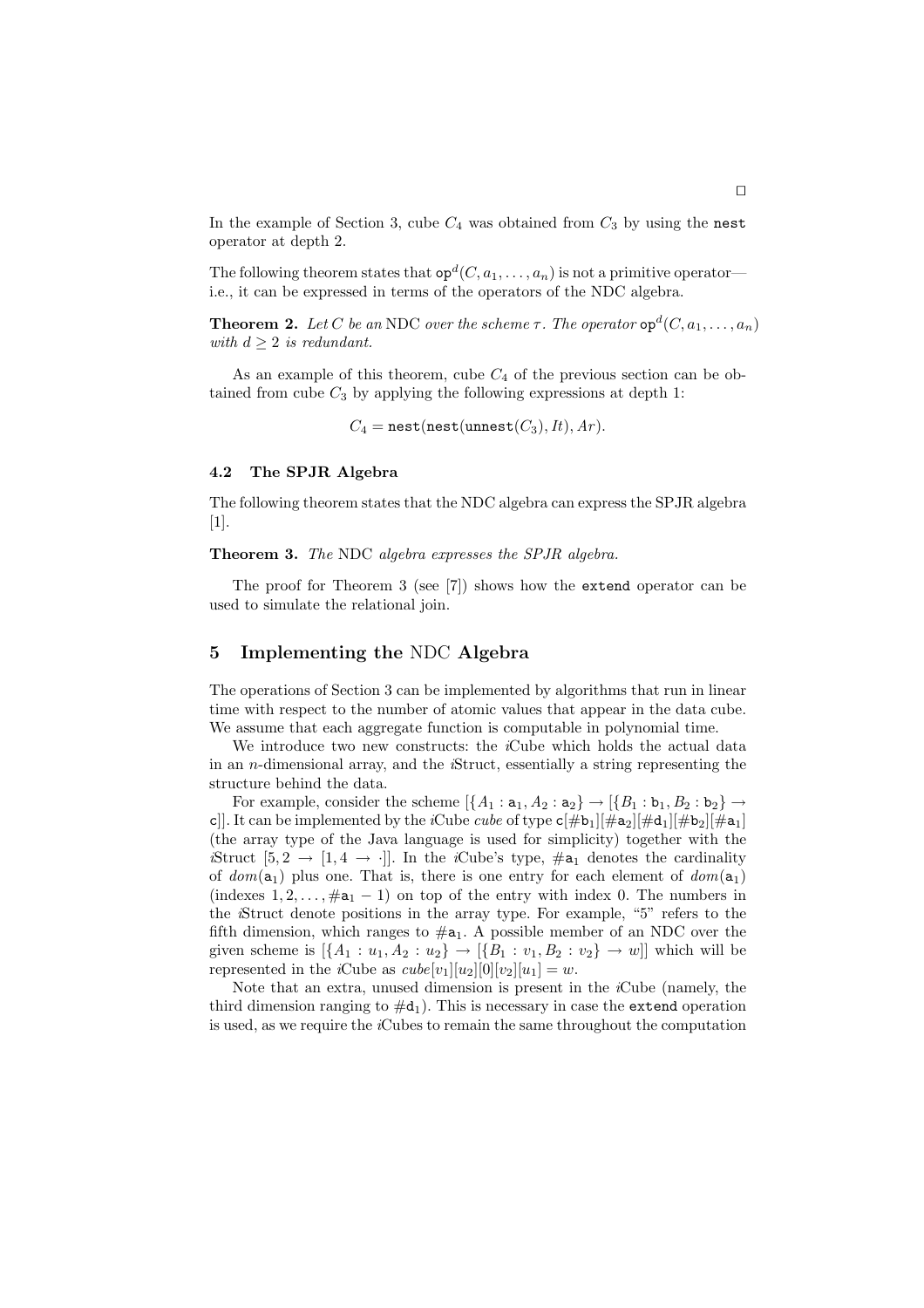of the query. This dimension will then be used to store the attribute created by the extend operator.

A final remark relates to the use of bags in our model. The implementation should support fast access to the elements in a bag of an NDC, to facilitate the computation of aggregate functions. Consider, for example, the scheme  $[\{A :$  $a \rightarrow |\{c\}|$ . NDC's over this scheme contain bags. One possible implementation uses the *i*Cube *cube* of type  $c[\#a][\#d]$  and the *i*Struct  $[1 \rightarrow \{2\}]$ . A member  $[\{A : v\} \rightarrow \{w_1, w_2\}]$  of an NDC over this scheme, for example, is represented by  $\{ |cube[v][i] | 1 \le i \le \#d \} = \{ |w_1, w_2| \}.$ 

The operations of the NDC algebra are implemented in such a way that the type of the *i*Cube never changes. Importantly, the nest, unnest, and bagify operations only change the *i*Struct, leaving the *i*Cube unaffected. The other operations also change the content of the *i*Cube. Based on this, we can implement an expression in the NDC algebra in linear time. We now give a concrete example.

Let *revenue* be an NDC over the scheme

 $[\{Store:store \rightarrow [\{City:city\} \rightarrow [\{Product:product\} \rightarrow num]]]$ 

We want to answer the query *"For each city, give the maximal total revenue realized by any store in that city."* The *i*Cube and initial *i*Struct implementing the NDC are *revenue* =  $\text{num}[\# \text{store}][\# \text{city}][\# \text{product}]$  and  $[1 \rightarrow [2 \rightarrow [3 \rightarrow \cdot]]],$ respectively. The algebraic expression for the query is

```
aggregate(bagify(aggregate(bagify(nest(unnest(revenue), City)), sum)), max)
```
A Java-like linear program implementing the expression is

```
for (int c = 1; c \leq #city; c++) {
  revenue[0][c][0] = 0;for (int s = 1; s \leq #store; s++) {
     revenue[s][c][0] = 0;for (int p = 1; p \leq #product; p++) {
        revenue[s][c][0] += revenue[s][c][p];}
     revenue[0][c][0] = max(revenue[0][c][0], revenue[s][c][0]);}
}
```
# **6 Summary**

We proposed the NDC data model and its associated algebra. The NDC data model differs from most existing OLAP data models in its explicit modeling of grouping at different levels of nesting. We believe that nested grouping naturally arises in many OLAP applications. We proved some properties about the expressiveness of our algebra. The advantage of an algebra in comparison with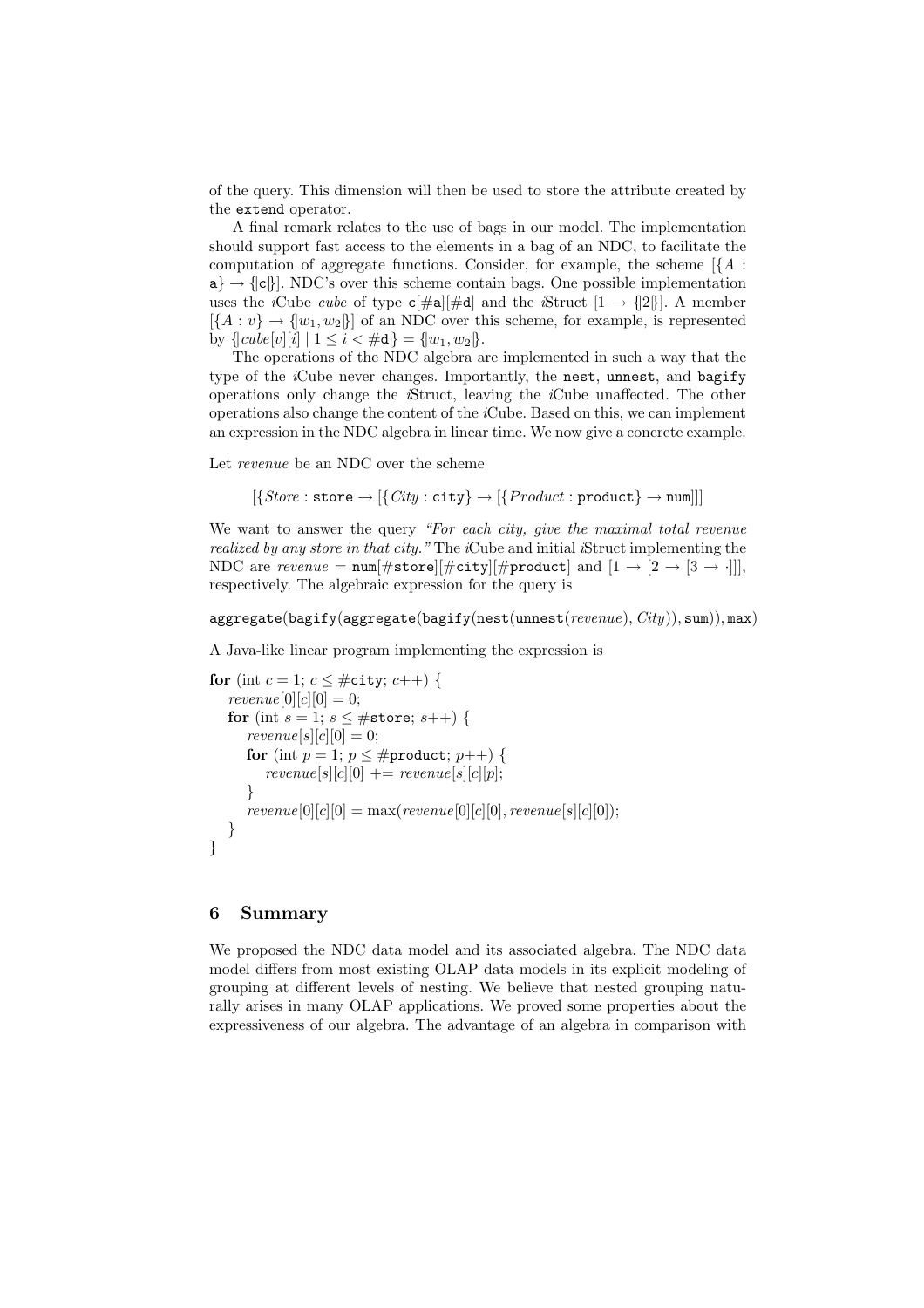a calculus is that an algebra approach is generally more close to an implementation. We indicated, in fact, that all operations of the NDC algebra can be implemented by linear time algorithms.

# **References**

- 1. S. Abiteboul, R. Hull, and V. Vianu. Foundations of Databases. Addison-Wesley, 1995.
- 2. R. Agrawal, A. Gupta, and S. Sarawagi. Modeling multidimensional databases. In Proc. IEEE Int. Conf. Data Engineering (ICDE '97), pages 232–243, 1997.
- 3. L. Cabibbo and R. Torlone. Querying multidimensional databases. In Sixth Int. Workshop on Database Programming Languages (DBPL '97), pages 253–269, 1997.
- 4. S. Chaudhuri and U. Dayal. An overview of data warehousing and olap technology. SIGMOD Record, 26(1):65–74, 1997.
- 5. E. Codd, S. Codd, and C. Salley. Providing OLAP (On-Line Analytical Processing) to user-analysts: An IT mandate. Arbor Software White Paper, http://www.arborsoft.com.
- 6. G. Colliat. Olap, relational, and multidimensional database systems. SIGMOD Record, 25(3):64–69, 1996.
- 7. S. Dekeyser, B. Kuijpers, J. Paredaens, and J. Wijsen. Nested Data Cubes. Technical Report 9804, University of Antwerp, 1998. ftp://wins.uia.ac.be/pub/olap/ndc.ps
- 8. C. Dyreson. Information retrieval from an incomplete data cube. In Proc. Int. Conf. Very Large Data Bases (VLDB '96), pages 532–543, Bombai, India, 1996.
- 9. Essbase. Arbor Software, http://www.arborsoft.com/OLAP.html.
- 10. P.C. Fischer, and S.J. Thomas. Nested Relational Structures. In The Theory of Databases, Advances in Computing Research III, PC. Kanellakis, ed., pages 269– 307, JAI Press, Greenwich, CT, 1986.
- 11. J. Gray, A. Boswirth, A. Layman, and H. Pirahesh. Data cube: A relational aggregation operator generalizing group-by. In Proc. IEEE Int. Conf. Data Engineering (ICDE '97), pages 152–159, 1997.
- 12. J. Gray, S. Chaudhuri, A. Bosworth, A. Layman, D. Reichart, M. Venkatrao, F. Pellow, and H. Pirahesh. Data cube: A relational aggregation operator generalizing group-by, cross-tab, and sub-totals. Data Mining and Knowledge Discovery, 1:29– 53, 1997.
- 13. M. Gyssens, L. Lakshmanan, and I. Subramanian. Tables as a paradigm for querying and restructuring. In Proc. ACM SIGACT-SIGMOD-SIGART Symposium on Principles of Database Systems (PODS '96), pages 93–103, Montreal, Canada, 1996.
- 14. M. Gyssens and L. Lakshmanan. A Foundtion for Multi-Dimensional Databases. In Proc. Int. Conf. Very Large Data Bases (VLDB '97), pages 106–115, Athens, Greece, 1997.
- 15. J. Han. OLAP mining: An integration of OLAP with data mining. In Proceedings of the 7th IFIP 2.6 Working Conference on Database Semantics (DS-7), pages 1–9, 1997.
- 16. V. Harinarayan, A. Rajaraman, and J. D. Ullman. Implementing data cubes efficiently. In Proc. ACM SIGMOD International Conference on Management of Data (SIGMOD '96), pages 205–216, Montreal, Canada, 1996.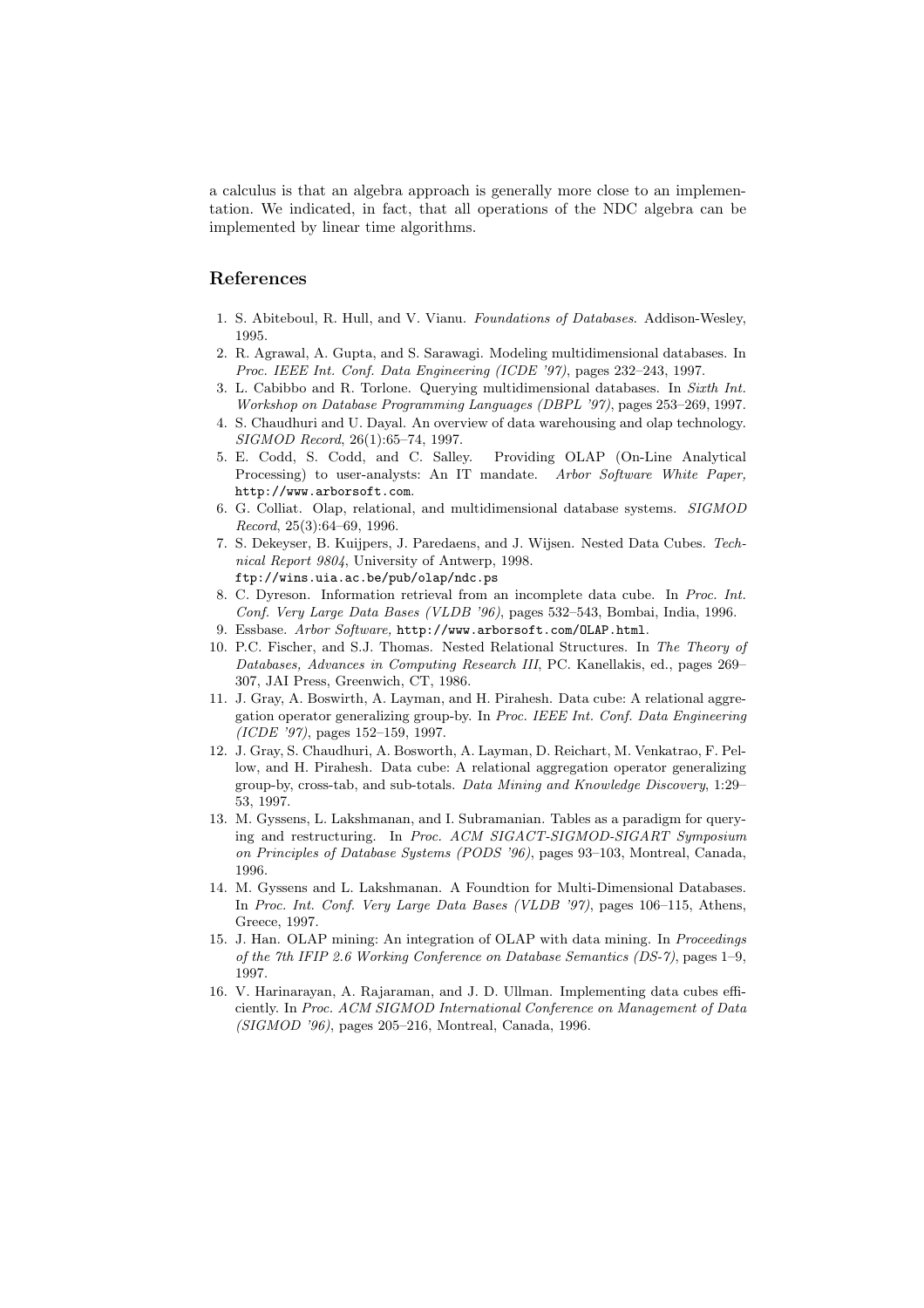- 17. G. Jaeschke, and H.-J. Schek. Remarks on the Algebra on Non First Normal Form Relations. In Proceedings first Symposium on Principles of Database Systems (PODS '82), pages 124–138, Los Angeles, CA, 1982.
- 18. Intelligent server. IBM, http://www.software.ibm.com/data/pubs/papers.
- 19. L. Libkin, R. Machlin, and L. Wong. A query language for multidimensional arrays: Design implementation, and optimization techniques. In Proc. ACM SIGMOD Int. Conf. Management of Data (SIGMOD '96), pages 228–239, Montreal, Canada, 1996.
- 20. A. Marathe and K. Salem. A language for manipulating arrays. In Proc. Int. Conf. Very Large Data Bases (VLDB '97), pages 46–55, Athens, Greece, 1997.
- 21. Pilot decision support suite. Pilot Software,
- http://rickover.pilotsw.com/products/Welcome.htm.
- 22. Red brick warehouse. Red Brick, http://www.redbrick.com/rbs-g/html/plo.html.
- 23. Sales analyzer. Oracle, http://www.oracle.com/products/olap/html/.
- 24. S. Sarawagi and M. Stonebraker. Efficient organization of large multidimensional arrays. In Proc. IEEE Int. Conf. Data Engineering (ICDE '94), pages 328–336, Houston, Texas, 1994.
- 25. H. J. Schek, and M. H. Scholl. The Relational Model with Relation-Valued Attributes. In Information Systems **11:2**, pages 137–147, 1986.
- 26. A. Shoshani. OLAP and statistical databases: Similarities and differences. In Proc. ACM SIGACT-SIGMOD-SIGART Symposium on Principles of Database Systems (PODS '97), pages 185–196, Tucson, AZ, 1997.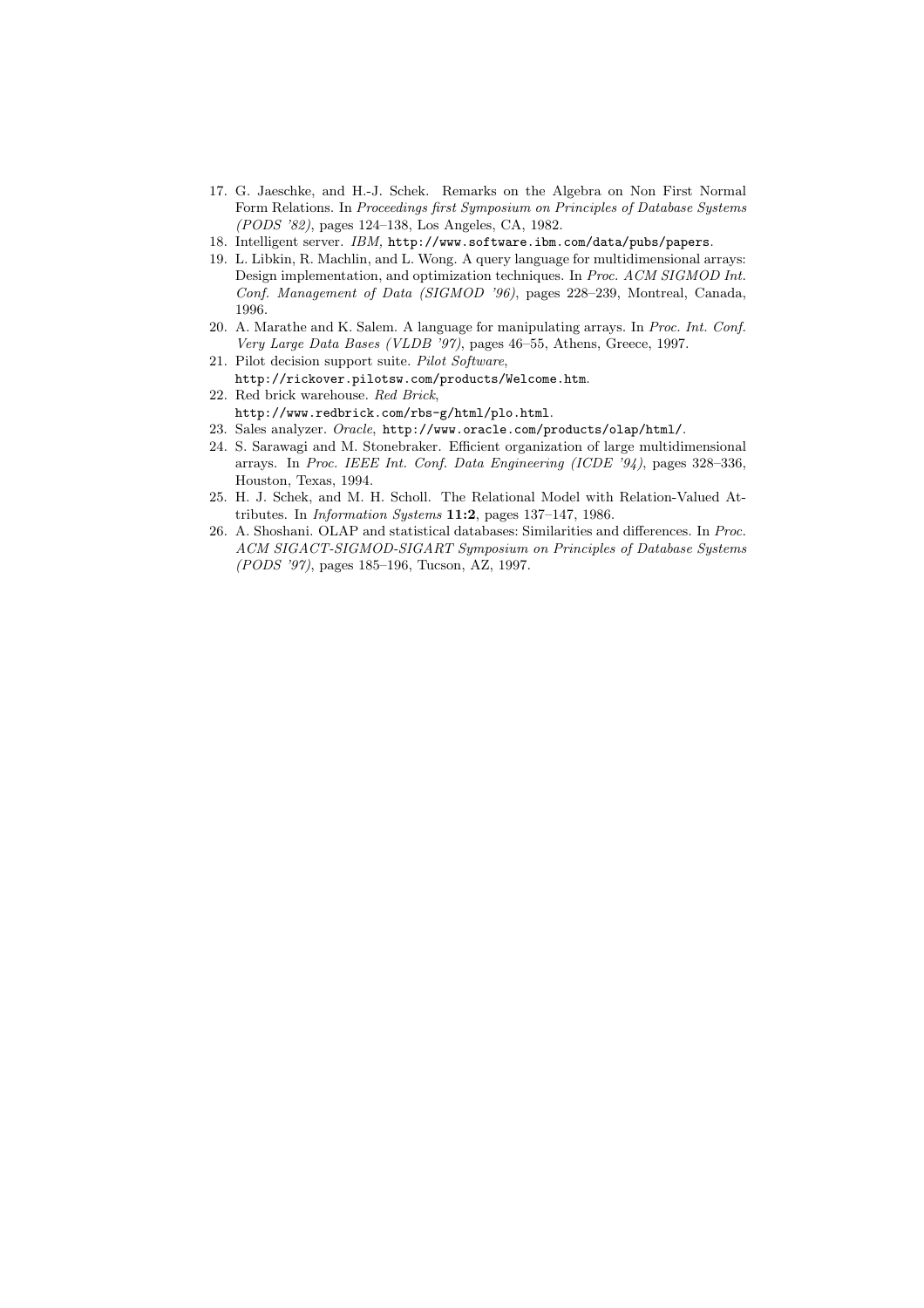# **Appendix**

In the appendix, we formally define the operators that were introduced in Section 3. Operators of the NDC algebra are defined on scheme level and on instance (NDC) level.

### **The** bagify **operator**

The bagify(·) operator takes as its argument an NDC of depth  $n \geq 1$ , and returns a new NDC with depth  $(n - 1)$ . Intuitively, this operator is related to the projection of the relational algebra, as it removes attributes.

**Definition 6.** Let C be an NDC over the scheme  $[\delta \rightarrow \tau]$ .

On scheme level,  $\text{bagify}([\delta \rightarrow \tau])$  is recursively defined as follows:

$$
\begin{aligned} \texttt{bagify}([\delta_1\rightarrow [\delta_2\rightarrow \tau]])&=[\delta_1\rightarrow \texttt{bagify}([\delta_2\rightarrow \tau])]\\ \texttt{bagify}([\delta\rightarrow \beta])&=\{\beta\}\end{aligned}
$$

On NDC's, bagify $(C)$  is recursively defined as follows.

- **–** If  $C = \{v_1 \rightarrow w_1, \ldots, v_m \rightarrow w_m\}$  is an NDC over  $[\delta_1 \rightarrow [\delta_2 \rightarrow \tau]]$ , then  $\texttt{bagify}(\overset{.}{C})=\{v_1 \rightarrow \texttt{bagify}(w_1), \dots, v_m \rightarrow \texttt{bagify}(w_m)\}.$
- $-$  If  $C = \{v_1 \rightarrow w_1, \dots, v_m \rightarrow w_m\}$  is an NDC over  $[\delta \rightarrow \beta]$ , then bagify(C) =  $\{ |w_1,\ldots,w_m|\}.$

$$
\Box
$$

#### **The** extend **operator**

**Definition 7.** Let C be an NDC over the scheme  $[\delta \rightarrow \tau]$ . Let A be an attribute such that  $A \notin att(\delta)$ . Let l be a level. Let R be a subset of  $dom(\delta) \times dom(l)$ .

The definition of extend on scheme level is as follows. extend( $[\delta \rightarrow \tau]$ , A, l, R) is equal to  $[\delta \cup \{A: l\} \rightarrow \tau]$ .

The definition of extend on NDC level is as follows.  $extend(C, A, l, R)$  is defined as the smallest NDC containing  $v \cup \{A : c\} \rightarrow w$  whenever (1) C contains  $v \rightarrow w$ , and  $(2)$   $(v, c) \in R$ .

As discussed in the motivation, the relation R used in  $ext{extend}(\cdot, \cdot, \cdot, R)$  can be given by an NDC. This is an interesting feature, as it allows for both the storage of roll-up information, and the "joining" of two NDC's.

Intuitively, it is clear that the relation  $R$  can not be represented by an arbitrary NDC; a nested NDC is not possible for instance. For a formal discussion of how NDC's can be used as input relations to the extend operator, we again refer to [7].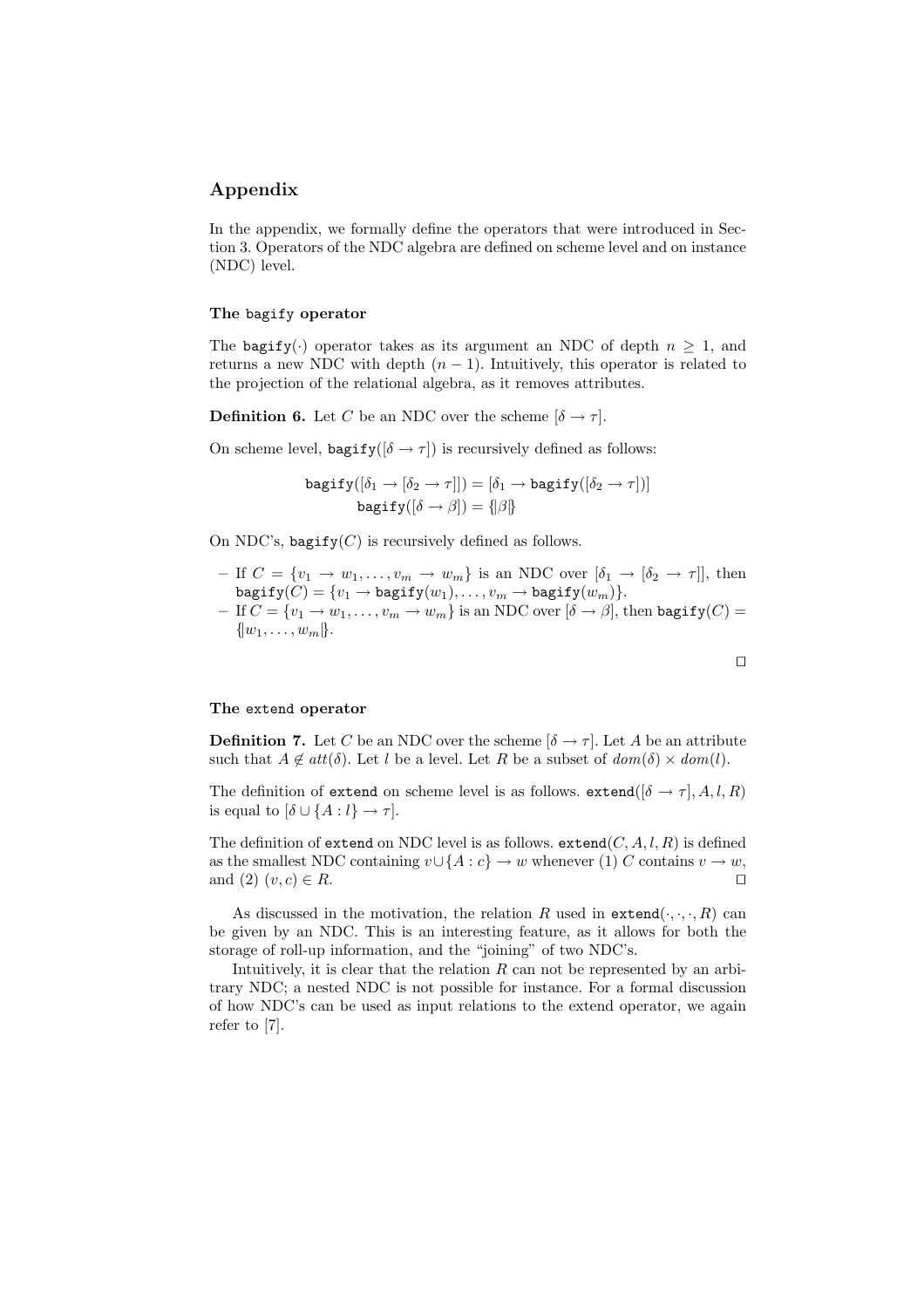#### **The** nest **operator**

**Definition 8.** Let C be an NDC over the scheme  $[\delta \rightarrow \tau]$ , X a subset of  $att(\delta)$ , and  $Y = att(\delta) \setminus X$ . Let  $\chi$  be the coordinate type  $\delta$  restricted to attributes of X, and  $\psi$  the coordinate type  $\delta$  restricted to attributes of Y.

On scheme level,  $\text{nest}([\delta \to \tau], X)$  is equal to  $[\chi \to [\psi \to \tau]].$ 

On instance (NDC) level,  $\text{nest}(C, X)$  is defined as follows. Let

$$
V = \{v[X] \mid v \to w \in C\}.
$$

Clearly,  $V \subseteq dom(\chi)$ . Then

1. For every  $x \in V$ , nest $(C, X)$  contains  $x \to C'$  where  $C'$  is the NDC over  $[\psi \rightarrow \tau]$  satisfying

 $C' = \{v[Y] \rightarrow w \mid v \rightarrow w \in C, \text{ and } v[X] = x\}.$ 

2. If nest $(C, X)$  contains  $x \to C'$  then  $x \in V$ —i.e., nest $(C, X)$  contains no other elements than those specified in (1).

 $\Box$ 

#### **The** unnest **operator**

The unnest operator is the inverse of the nest operator.

**Definition 9.** Let C be an NDC over the scheme  $[\delta_1 \rightarrow [\delta_2 \rightarrow \tau]]$ , where  $att(\delta_1) \cap att(\delta_2) = \{\}.$ 

On scheme level, unnest $([\delta_1 \to [\delta_2 \to \tau]])$  is equal to  $[\delta_1 \cup \delta_2 \to \tau]$ .

On instance level, unnest $(C)$  is the smallest (w.r.t. set inclusion) NDC containing  $v_1 \cup v_2 \to w$  whenever C contains  $v_1 \to C'$  with  $v_2 \to w \in C'$ . . — П

# **The** duplicate **operator**

Informally, duplicate serves to duplicate attribute values at the right-hand side in an NDC. Both Codd et al. [5] and Agrawal et al. [2] stress the importance of "symmetric treatment of dimensions and measures", meaning that it needs to be possible to transfer the right-hand values appearing in the deepest sub-cube of an NDC (the *measures*) to the coordinates (the *dimensions*) of that NDC *and* vice versa. The first direction is made possible by the extend operator, while duplicate facilitates the latter direction.

**Definition 10.** Let C be an NDC over the scheme  $[\delta \to \tau]$ , and  $A : l \in \delta$ .

On scheme level, duplicate( $[\delta \rightarrow \tau]$ , A) is equal to  $[\delta \rightarrow l]$ .

On instance level, duplicate( $C, A$ ) is the smallest NDC over  $[\delta \rightarrow l]$  containing  $v \to c$  whenever C contains  $v \to C'$  and  $v(A) = c$  (for some NDC C' over  $\tau$ ).  $\Box$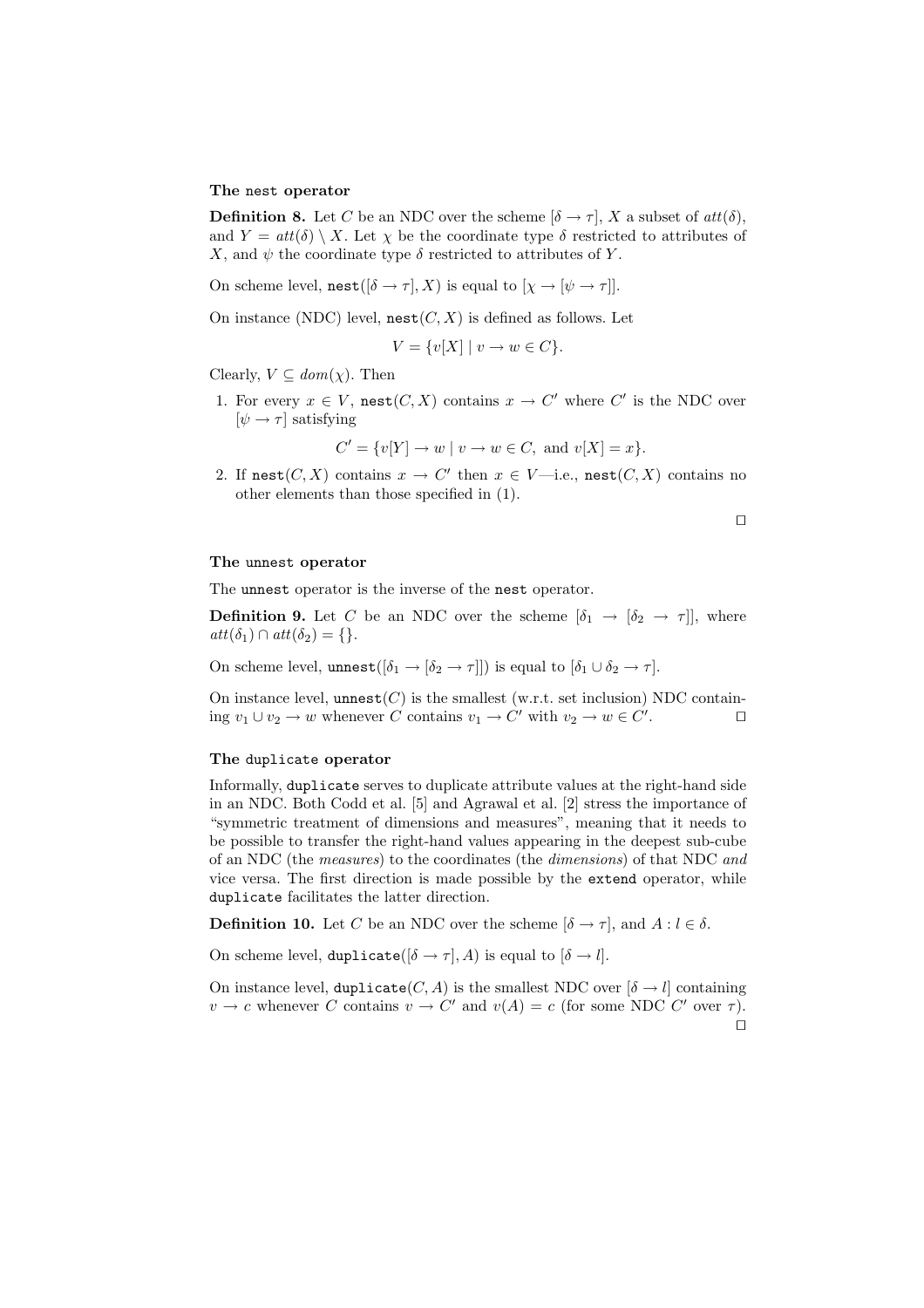#### **The** select **operator**

**Definition 11.** Let C be an NDC over the scheme  $[\delta \to \tau]$ . Let  $A : l \in \delta$ . Let  $B \in att(\delta)$ , and  $c \in dom(l)$ .

For both types of the operator, i.e.,  $\text{select}([\delta \rightarrow \tau], A, c)$  and  $\text{select}([\delta \rightarrow \tau], A, c)$  $\tau$ ,  $(A, B)$ , the scheme of the result is equal to  $[\delta \rightarrow \tau]$ .

On instance level,  $\text{select}(C, A, c)$  is the smallest NDC over  $[\delta \to \tau]$  containing  $v \to w$  whenever C contains  $v \to w$  and  $v(A) = c$ , while select(C, A, B) is the smallest NDC over  $[\delta \to \tau]$  containing  $v \to w$  whenever C contains  $v \to w$  and  $v(A) = v(B).$ 

#### **The** rename **operator**

The rename operator serves to rename attributes.

**Definition 12.** Let C be an NDC over the scheme  $[\delta \rightarrow \tau]$ . Let  $A \in att(\delta)$  and let B be an attribute not in  $att(\delta)$ . Let  $\delta'$  be the coordinate type obtained from  $\delta$  by substituting B for A.

On scheme level, rename( $[\delta \rightarrow \tau]$ , A, B) is equal to  $[\delta' \rightarrow \tau]$ .

On instance level, rename $(C, A, B)$  is the smallest NDC over  $[\delta' \rightarrow \tau]$  containing  $v \cup \{B : c\} \to w$  whenever C contains  $v \cup \{A : c\} \to w$ .

#### **The** aggregate **operator**

The aggregate operator applies a (aggregation) function on the right-hand values appearing in an NDC.

**Definition 13.** The *ground* of a scheme  $\tau$ , denoted *ground* $(\tau)$ , is defined recursively as follows:

$$
ground([\delta \to \tau]) = ground(\tau)
$$

$$
ground(\beta) = \beta
$$

Let C be an NDC over the scheme  $\tau$  with  $ground(\tau) = \beta_1$ . Let f be a total function from  $dom(\beta_1)$  to  $dom(\beta_2)$ .

On scheme level, aggregate $(\tau, f)$  is recursively defined as follows:

$$
\begin{aligned} \texttt{aggregate}([\delta \to \tau], f) = [\delta \to \texttt{aggregate}(\tau, f)] \\ \texttt{aggregate}(\beta_1, f) = \beta_2 \end{aligned}
$$

On NDC's, aggregate $(C, f)$  is recursively defined as follows.